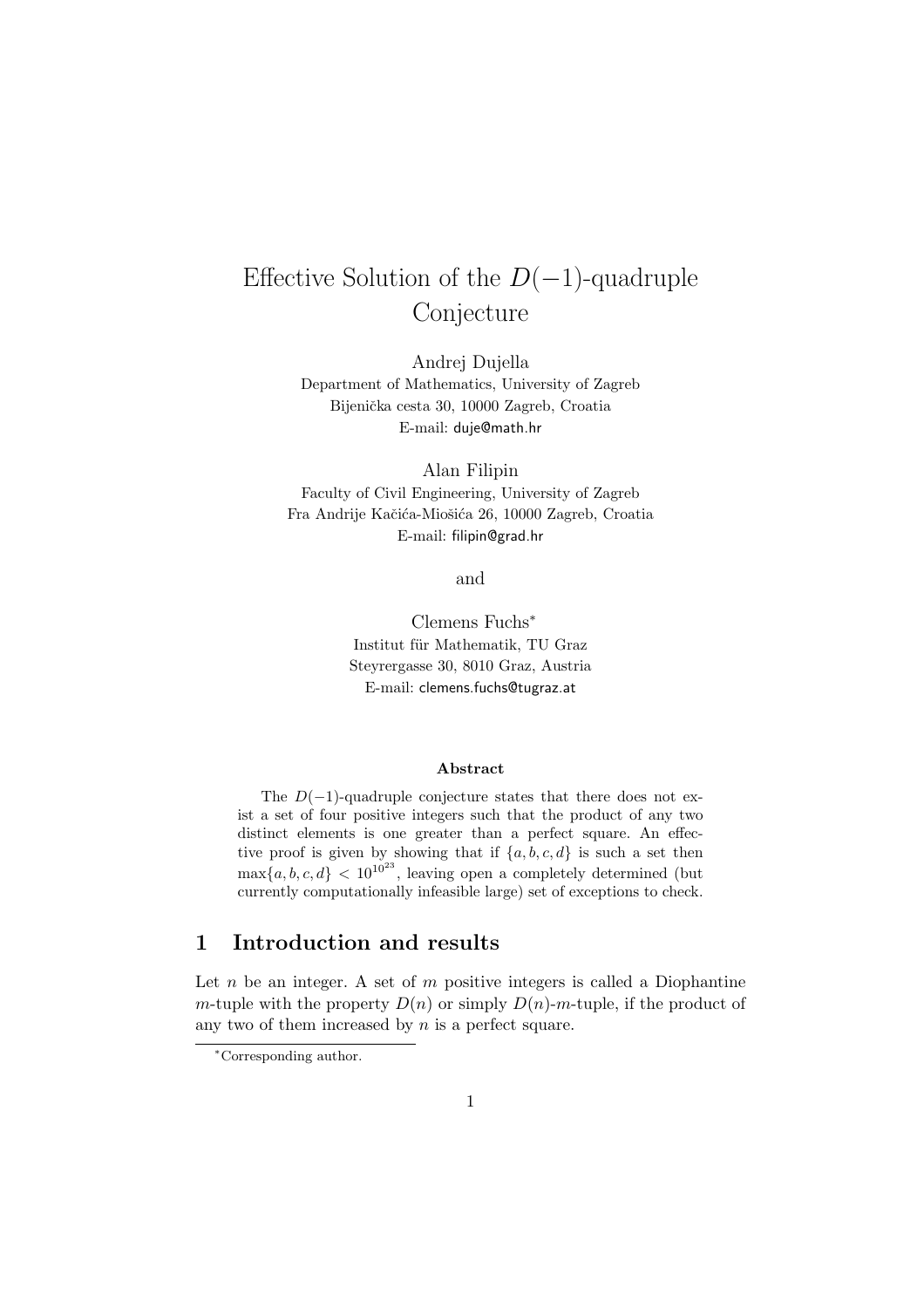A lot of work has been done on  $D(n)$ -m-tuples in the last decade, but in fact the problem is much older. It was first studied by Diophantus in the case  $n = 1$ . He found a set of four positive rationals with the above property:  $\{\frac{1}{16}, \frac{33}{16}, \frac{17}{4}\}$  $\frac{17}{4}, \frac{105}{16}$ . The first  $D(1)$ -quadruple however, the set  $\{1, 3, 8, 120\}$ , was found by Fermat. Later Euler was able to add the fifth positive rational,  $\frac{777480}{8288641}$ , to the Fermat's set (see [6], [7, pp. 103-104, 232], [8, pp. 141-145] and [27, pp. 177-181]). Recently, Gibbs [25] found examples of sets of six positive rationals with the property of Diophantus. The folklore conjecture is that there does not exist a  $D(1)$ -quintuple. In 1969, Baker and Davenport [2] proved that the Fermat's set cannot be extended to a  $D(1)$ -quintuple. Recently, the first author proved that there does not exist a  $D(1)$ -sextuple and there are only finitely many  $D(1)$ -quintuples (see [15], this refined previous results [22, 12]). The last result is effective, namely if  $\{a, b, c, d, e\}$  is a  $D(1)$ -quintuple, then  $d < 10^{2171}$  and  $e < 10^{10^{26}}$ (cf. [15, Corollary 4, p. 210]). This proves the  $D(1)$ -quintuple conjecture in an effective way, leaving open a completely determined finite set to check.

For general  $n$ , it is easy to see, by considering congruences modulo 4, that if  $n \equiv 2 \pmod{4}$  then there does not exist a  $D(n)$ -quadruple (see [5, 26, 34]), while the first author proved in [9] that if  $n \neq 2 \pmod{4}$  and  $n \notin \mathbb{Z}$  $S = \{-4, -3, -1, 3, 5, 12, 20\}$ , then there exists at least one Diophantine quadruple with the property  $D(n)$ . The conjecture is that for  $n \in S$  there does not exist a Diophantine quadruple with the property  $D(n)$ .

The best known upper bounds for the size of sets with the property  $D(n)$  are logarithmic in |n| (see [14, 16]). Moreover, for n prime it was shown recently that the size is bounded by the absolute constant  $2^{170}$  (cf.  $[21]$ ).

Therefore, in the case  $n = -1$  the conjecture is that there does not exist a  $D(-1)$ -quadruple. In analogy to above this is known as the  $D(-1)$ quadruple conjecture and it appeared explicitly in [10] for the first time. It is known that some particular  $D(-1)$ -triples cannot be extended to  $D(-1)$ quadruples, namely this was verified for the triples  $\{1, 2, 5\}$  (by Brown in [5], see also [39, 30, 38, 31]), {1, 5, 10} (by Mohanty and Ramasamy in [33]), {1, 2, 145}, {1, 2, 4901}, {1, 5, 65}, {1, 5, 20737}, {1, 10, 17}, {1, 26, 37} (by Kedlaya [30]) and {17, 26, 85} (again by Brown in [5]). Moreover, Brown proved that the infinite families  $\{x^2 + 1, (x+1)^2 + 1, (2x+1)^2 + 4\}$ , if  $x \neq 0$  $\pmod{4}$ ,  $\{2, 2x^2 + 2x + 1, 2x^2 + 6x + 5\}$ , if  $x \equiv 1 \pmod{4}$  of  $D(-1)$ -triples cannot be extended to quadruples. The first author proved the conjecture in [11] for all triples of the form  $\{1, 2, c\}$ .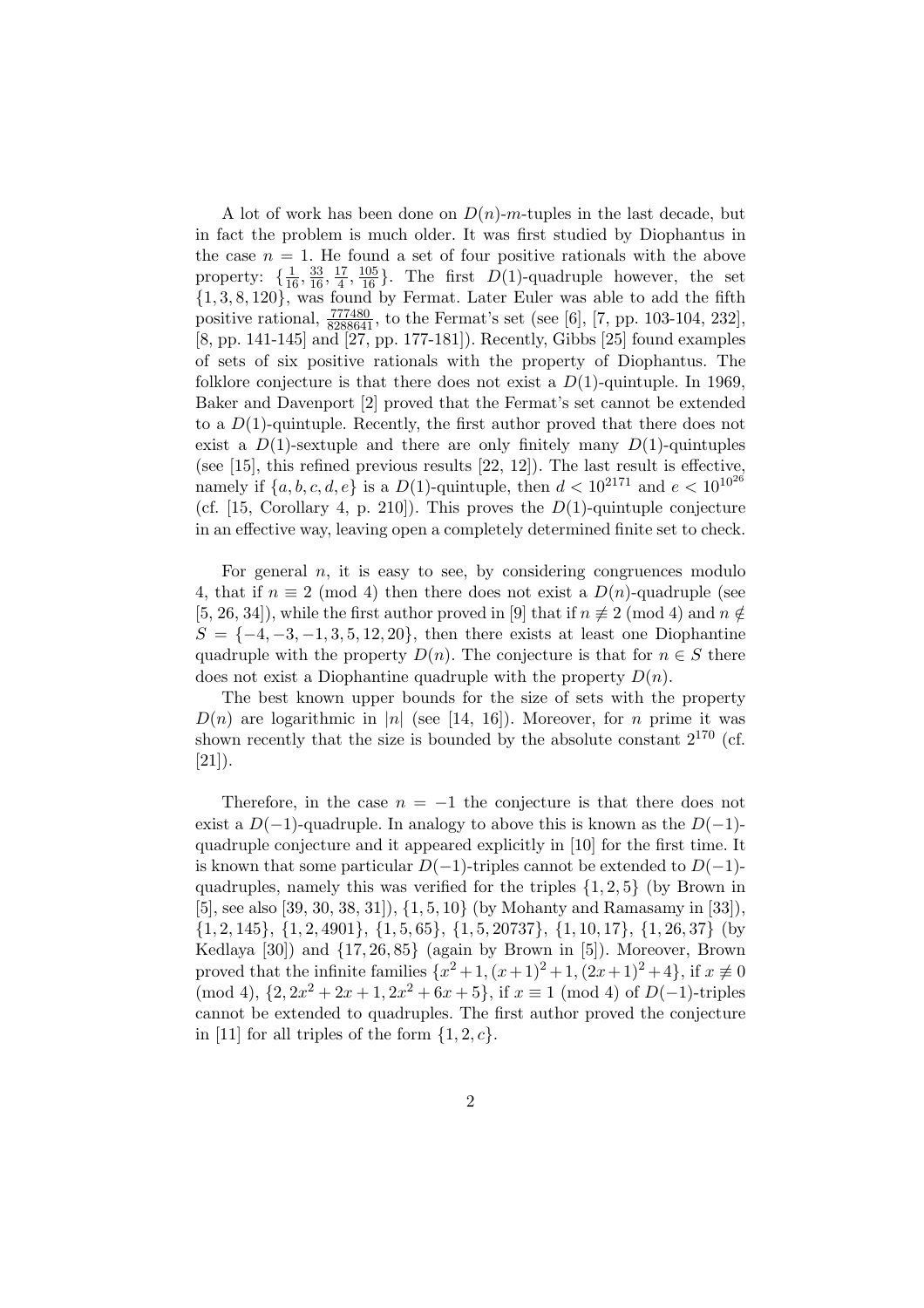Very recently, important progress was made by Dujella and Fuchs in [20]. They proved that there does not exist a  $D(-1)$ -quintuple. More precisely, it is proved that there does not exist a  $D(-1)$ -quadruple  $\{a, b, c, d\}$ with  $2 \le a < b < c < d$ . This implies that we are left by considering the case  $a = 1$ , i.e.  $D(-1)$ -quadruples of the form  $\{1, b, c, d\}$ . In [20] it was remarked that the case  $a = 1$  seems more involved and much harder and that it can be compared with the strong version of the quintuple conjecture for  $n = 1$ , which says that every  $D(1)$ -triple can be extended to a  $D(1)$ -quadruple in an essentially unique way.

In the meantime the non-extendibility of  $\{1, b, c\}$  was confirmed for  $b = 5$  (in [1]), for  $b = 10$  (by the second author [23]), and for  $b = 17, 26, 37, 50$  (by Fujita in [24]).

We mention that a polynomial variant of the above problems was first studied by Jones [28], [29], and it was for the case  $n = 1$ . Recently, polynomial variants were also studied by Dujella and Fuchs. They were able to completely prove the polynomial variants of both conjectures for  $n = 1$  (here even a stronger version of the quintuple conjecture was proved since the question of finding polynomial quintuples was answered with the result in [15]) in [19] and also for the case  $n = -1$  in [18].

The aim of the present paper is to go further and to prove that in fact there are at most finitely many  $D(-1)$ -quadruples  $\{1, b, c, d\}$ . We will prove the following result:

Theorem 1. Let  $\{1, b, c\}$  be a D(−1)-triple. Then:

- (i) If  $c > b^9$ , then there does not exist an extension to a D(-1)-quadruple  $\{1, b, c, d\}$  such that  $d > c$ .
- (ii) If  $11b^6 \leq c \leq b^9$ , then there does not exist an extension to a  $D(-1)$ quadruple.

Assume that  $\{1, b, c, d\}$  with  $1 < b < c < d$  is an extension to a  $D(-1)$ quadruple.

(iii) If 
$$
b^3 < c < 11b^6
$$
, then  $c < 10^{238}$ ,  $d < 10^{10^{20}}$ ,

$$
(iv)
$$
 if  $b^{1.1} < c \le b^3$ , then  $c < 10^{492}$ ,  $d < 10^{10^{23}}$ ,

(v) if  $3b < c \le b^{1.1}$ , then  $c < 10^{95}$ ,  $d < 10^{10^{21}}$ ,

(vi) if  $c = 1 + b + 2\sqrt{b-1}$ , then  $c < 10^{76}$ ,  $d < 10^{10^{21}}$ .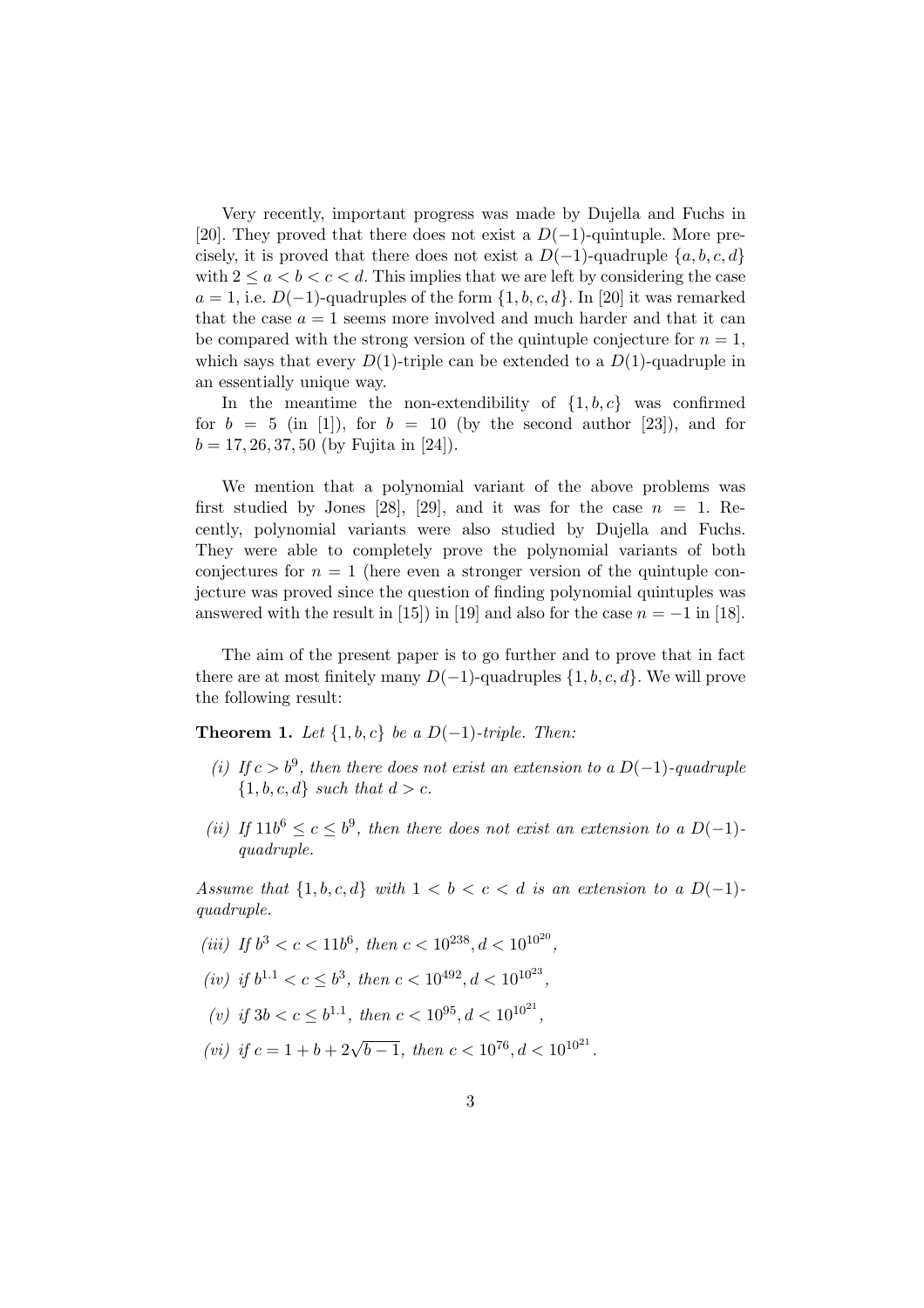Note that, by [20, Lemma 7], if  $c > b$  and  $c \neq 1 + b + 2\sqrt{b-1}$  then it holds  $c > 3b$ . Hence, the theorem covers all possible  $D(-1)$ -triples  $\{1, b, c\}$ such that  $1 < b < c$ .

To sum up, we get the following effective solution of the  $D(-1)$ quadruple conjecture:

**Theorem 2.** There are only finitely many  $D(-1)$ -quadruples. Moreover, if  ${a, b, c, d}$  is a  $D(-1)$ -quadruple, then  $\max\{a, b, c, d\} < 10^{10^{23}}$ .

As in the case for the  $D(1)$ -quintuple conjecture, this proves the  $D(-1)$ quadruple conjecture in an effective way. Unfortunately, the remaining set is to large to be checked by the means of a computer programm at the moment.

This is also the first nontrivial result (for integers  $\not\equiv 2 \pmod{4}$ ) related to the following conjecture

**Conjecture 1.** If n is not a perfect square, then there exist only finitely many  $D(n)$ -quadruples.

Since, by [9, Remark 3], all elements of a  $D(-4)$ -quadruple are even, Theorem 2 implies that Conjecture 1 is valid for  $n = -1$  and  $n = -4$ .

Recently, for the case  $n = 1$ , it was shown by the first author in [17] that the number of  $D(1)$ -quintuples can be bounded by  $10^{1930}$ . By using similar arguments together with Theorem 1, we can also derive an upper bound for the number of  $D(-1)$ -quadruples.

#### **Theorem 3.** The number of  $D(-1)$ -quadruples is bounded by  $10^{903}$ .

The case  $n = -1$  deserves special attention because this case is closely connected with another old problem investigated by Diophantus and Euler. Namely, Diophantus studied the problem of finding numbers such that the product of any two increased by the sum of these two gives a square. He found two triples  $\{4, 9, 28\}$  and  $\{\frac{3}{10}, \frac{21}{5}\}$  $\frac{21}{5}, \frac{7}{10}$  satisfying this property. Euler found a quadruple  $\{\frac{5}{2}\}$  $\frac{5}{2}, \frac{9}{56}, \frac{9}{224}, \frac{65}{224}$  and asked if there is an integer solution of this problem (see [6], [7, pp. 85-86, 215-217], [8, pp. 101-104] and [27, pp. 162-164, 344-347]). In [13] an infinite family of rational quintuples with the same property was given. Since

$$
xy + x + y = (x + 1)(y + 1) - 1,\tag{1}
$$

we see that the problem of finding integer  $m$ -tuples with the property that for any two distinct elements the product plus their sum is a perfect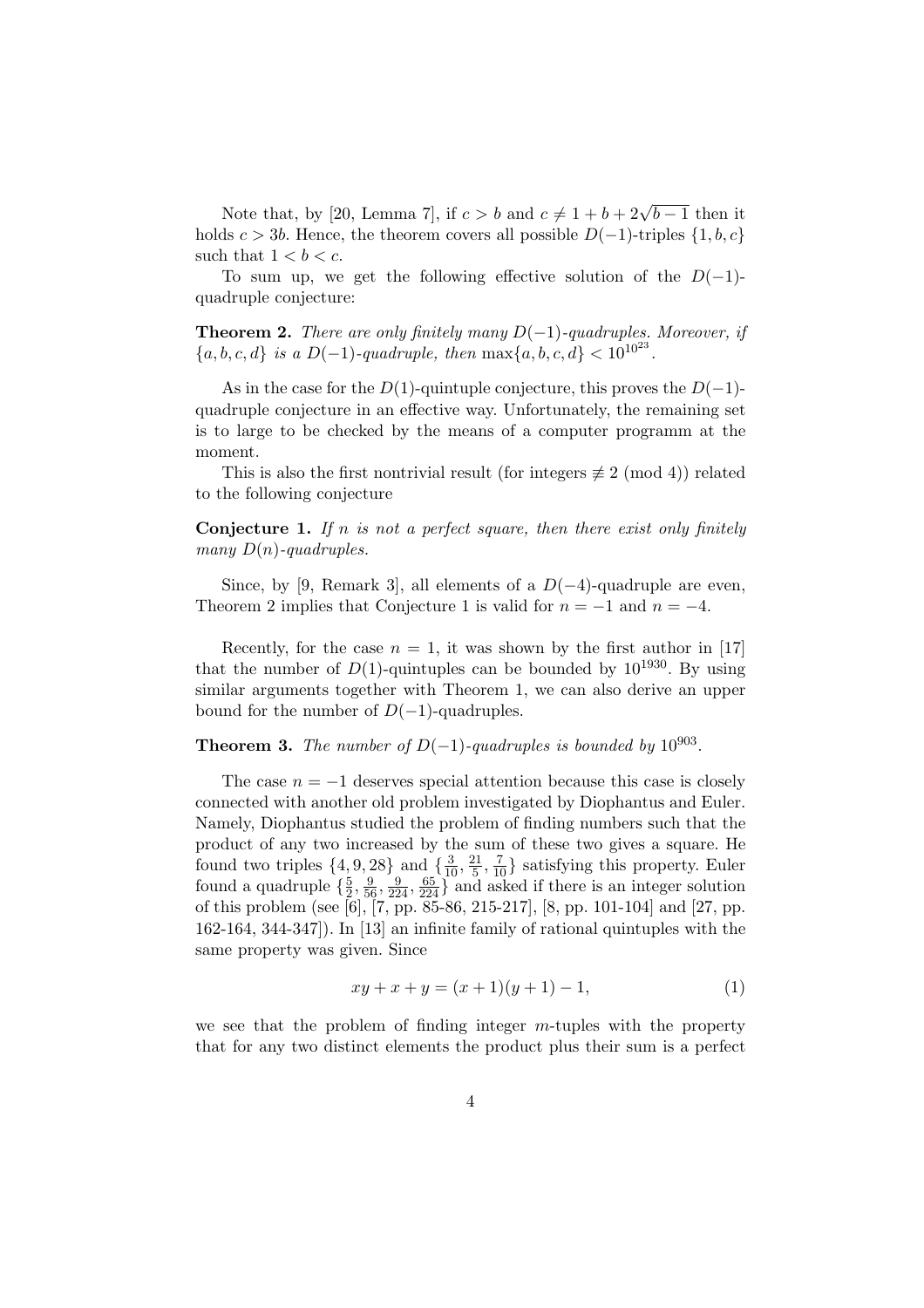square is equivalent to finding  $D(-1)$ -m-tuples. In fact the main result in [20] completely solved this problem, namely it was shown that there does not exist a set of four positive integers such that the product of any two distinct elements plus there sum is a perfect square.

By the equivalence (1), we get the following corollaries to the above theorems, which extend the problem solved in [20].

**Corollary 1.** There are at most finitely many sets  $\{a^2, b^2, c^2\}, 0 < a < b <$ c of three positive perfect squares such that the product of any two of its distinct elements plus their sum is a perfect square.

This can be reformulated as (the case of positive elements cannot occur at all by [20, Theorem 1a]):

Corollary 2. There are at most finitely many sets of four integers with the property that the product of any two of its distinct elements plus their sum is a perfect square.

Of course, both corollaries are effective and therefore settle the problem up to a finite amount of computations.

In the next section we will start by collecting important information about this problem (especially from [20]). The strategy of proof follows the same lines as the proofs of almost all other recent results on nonextendability of  $D(n)$ -m-tuples. First we reduce the problem of finding d which extends  $\{1, b, c\}$  to a  $D(-1)$ -quadruple to a system of simultaneous Pellian equations, which leads to the consideration of intersections of linear recurring sequences. We know that the indices of these sequences have the same parity and they are very simply connected. Moreover, we have a very important congruence relation. E.g. this relation implies that the sequences cannot have intersections for small indices. Moreover, by the gap principle, which was the main improvement in the proof in [20], we get precise information on the initial terms of the recurring sequences.

If  $c \geq 11b^6$ , in Section 3 we obtain (Proposition 1) by Bennett's theorem on simultaneous approximations of square roots which are close to 1 (in a slightly refined version for our context by Fujita [24]) parts (i) and (ii) (the case of very large solutions) of our main theorem (Theorem 1).

In Section 4 we will compute some general upper bound for the indices of the recurring sequences in terms of  $c$  by using Baker's theory of linear forms in logarithms of algebraic numbers (in fact we will use Matveev's result [32]).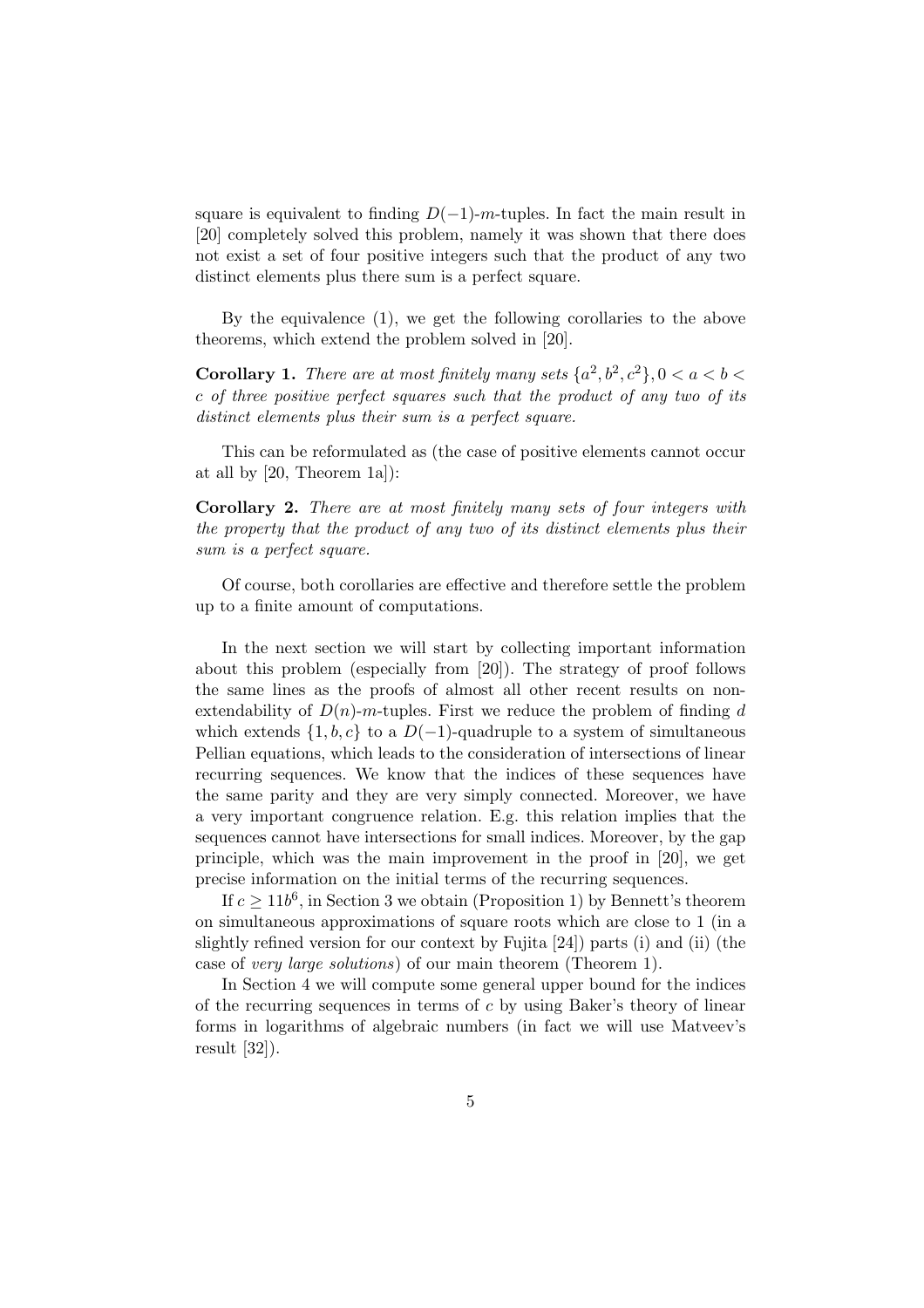In Section 5 we will give the proof of part (iii)-(v) (large, medium size, and small solutions, respectively) of the theorem (see Propositions 2, 3, 4), where we have to get lower bounds for  $n$  in terms of some power of  $c$ . For medium size (part (iv) of the theorem, i.e.  $b^{1,1} < c < b^4$ ) and small (part (v) of the theorem, i.e.  $3b < c < b^{1.1}$  solutions we first have to refine the congruence relations. In fact this is the most important new part of the proof.

Finally, we will give the proof of the case of very small solutions  $(c \leq 3b)$ , namely part (vi) of the theorem, in Section 6 (Proposition 5).

The proof of the quantitative result in Theorem 3 will be given in the final Section 7.

# 2 Preliminaries

Let  $\{1, b, c\}$ , where  $1 < b < c$ , be a  $D(-1)$ -triple and let r, s, t be positive integers defined by

$$
b - 1 = r^2, \ c - 1 = s^2, \ bc - 1 = t^2.
$$

In this paper, the symbols  $r, s, t$  will always have this meaning. Assume that there exists a positive integer  $d > c$  such that  $\{1, b, c, d\}$  is a  $D(-1)$ quadruple. We have

$$
d - 1 = x^2, bd - 1 = y^2, cd - 1 = z^2,
$$
\n(2)

with integers  $x, y, z$ . Eliminating d from (2) we obtain the following system of Pellian equations

$$
z^2 - cx^2 = c - a,\tag{3}
$$

$$
bz^2 - cy^2 = c - b.\tag{4}
$$

By combining these two equations we additionally have  $y^2 - bx^2 = b - 1$ . We will describe the sets of solutions of equations  $(3)$  and  $(4)$  in the following lemma.

**Lemma 1.** If  $(z, x)$  and  $(z, y)$ , with positive integers x, y, z, are solutions of (3) and (4) respectively, then there exist integers  $z_0$ ,  $x_0$  and  $z_1$ ,  $y_1$  with

(i)  $(z_0, x_0)$  and  $(z_1, y_1)$  are solutions of (3) and (4) respectively,

 $(ii)$  the following inequalities are satisfied:

$$
0 \le |x_0| < s,\tag{5}
$$

$$
0 \le |y_1| < t,\tag{6}
$$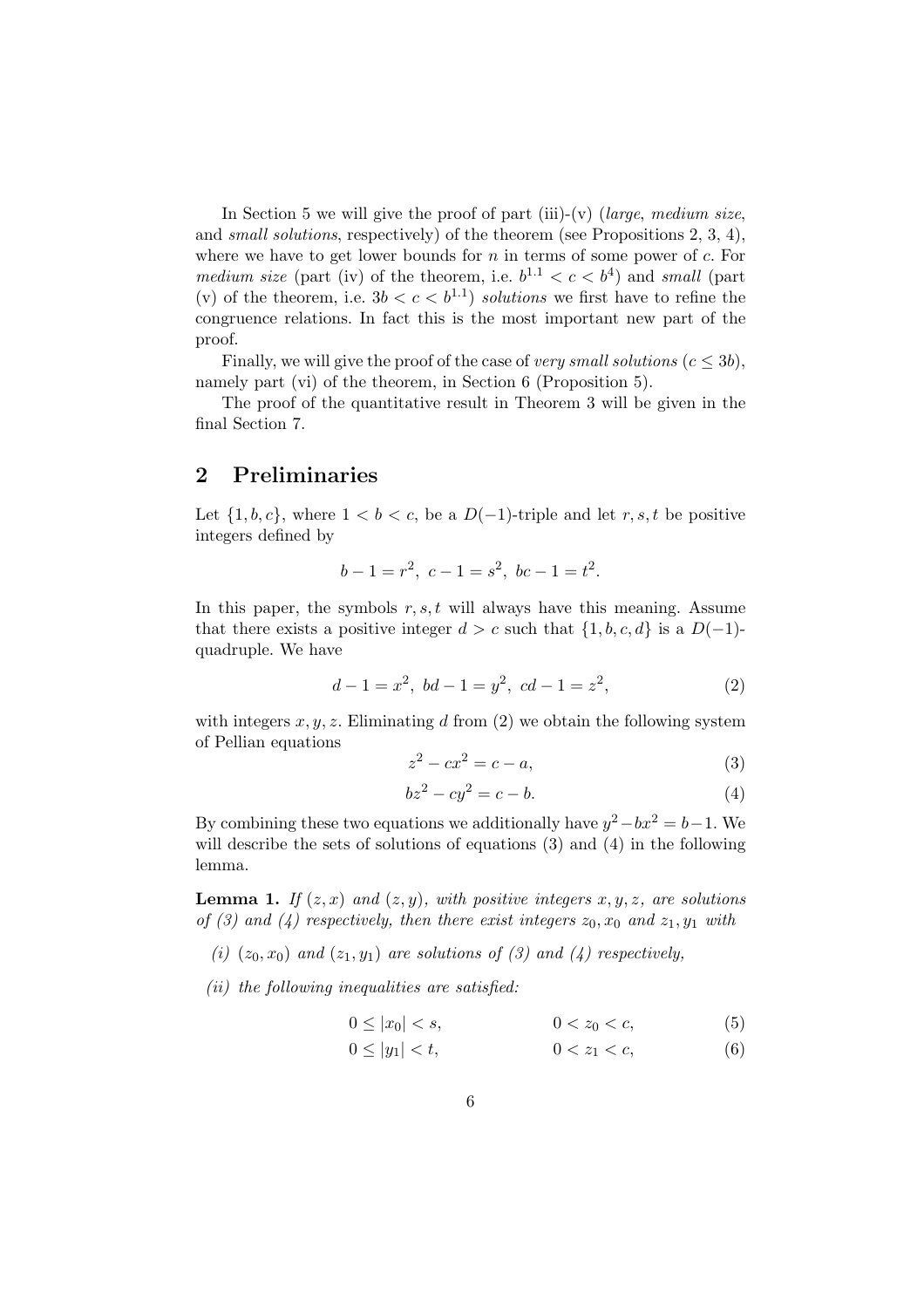and there exist integers  $m, n \geq 0$  such that

$$
z\sqrt{a} + x\sqrt{c} = (z_0\sqrt{a} + x_0\sqrt{c})(s + \sqrt{ac})^{2m},\tag{7}
$$

$$
z\sqrt{b} + y\sqrt{c} = (z_1\sqrt{b} + y_1\sqrt{c})(t + \sqrt{bc})^{2n}.
$$
 (8)

*Proof.* This is [20, Lemma 1]  $\Box$ 

From (7) we conclude that  $z = v_m$ , for some  $(z_0, x_0)$  with the above properties and integer  $m \geq 0$ , where

$$
v_0 = z_0, \ v_1 = (2c - 1)z_0 + 2scx_0, \ v_{m+2} = (4c - 2)v_{m+1} - v_m. \tag{9}
$$

Hence for varying  $m \geq 0$  the solutions z form a binary recurrent sequence  $(v_m)_{m\geq 0}$  whose initial terms are found by solving equation (7) for z when  $m = 0$  and 1, and whose characteristic equation has the roots  $(s + \sqrt{c})^2$ and  $(s - \sqrt{c})^2$ . In the same manner, from (8), we conclude that  $z = w_n$  for some  $(z_1, y_1)$  with the above properties and integer  $n \geq 0$ , where

$$
w_0 = z_1, \ w_1 = (2bc - 1)z_1 + 2tcy_1, \ w_{m+2} = (4bc - 2)w_{n+1} - w_n. \tag{10}
$$

Our system of equation (3) and (4) is thus transformed to finitely many equations of the form  $z = v_m = w_n$ .

From (9) and (10) we get by induction

$$
v_m \equiv (-1)^m z_0 \pmod{2c},
$$
  
\n
$$
w_n \equiv (-1)^n z_1 \pmod{2c},
$$
  
\n
$$
v_m \equiv (-1)^m (z_0 - 2acm^2 z_0 - 2csmx_0) \pmod{8c^2},
$$
  
\n
$$
w_n \equiv (-1)^n (z_1 - 2bcn^2 z_1 - 2ctny_1) \pmod{8c^2}.
$$

(see [20, Lemma 2]). So if the equation  $v_m = w_n$  has a solution, then we have  $z_0 = z_1$ . Moreover, we have the following properties:

**Lemma 2.** If  $v_m = w_n, n \neq 0$ , then

- (i)  $m \equiv n \pmod{2}$ ,
- (ii)  $n \leq m \leq 2n$ ,
- (iii)  $m^2z_0 + smx_0 \equiv bn^2z_1 + tny_1 \pmod{4c}$ .

Proof. Part (i) and (iii) follow at once from what we just said. Statement (ii) is [20, Lemma 5]. Observe that we remarked there that this statement holds for arbitrary  $D(-1)$ -quadruples and not only in the special situation considered there.  $\Box$ 

Moreover, we have the following bounds for  $v_m$ ,  $w_n$ , respectively.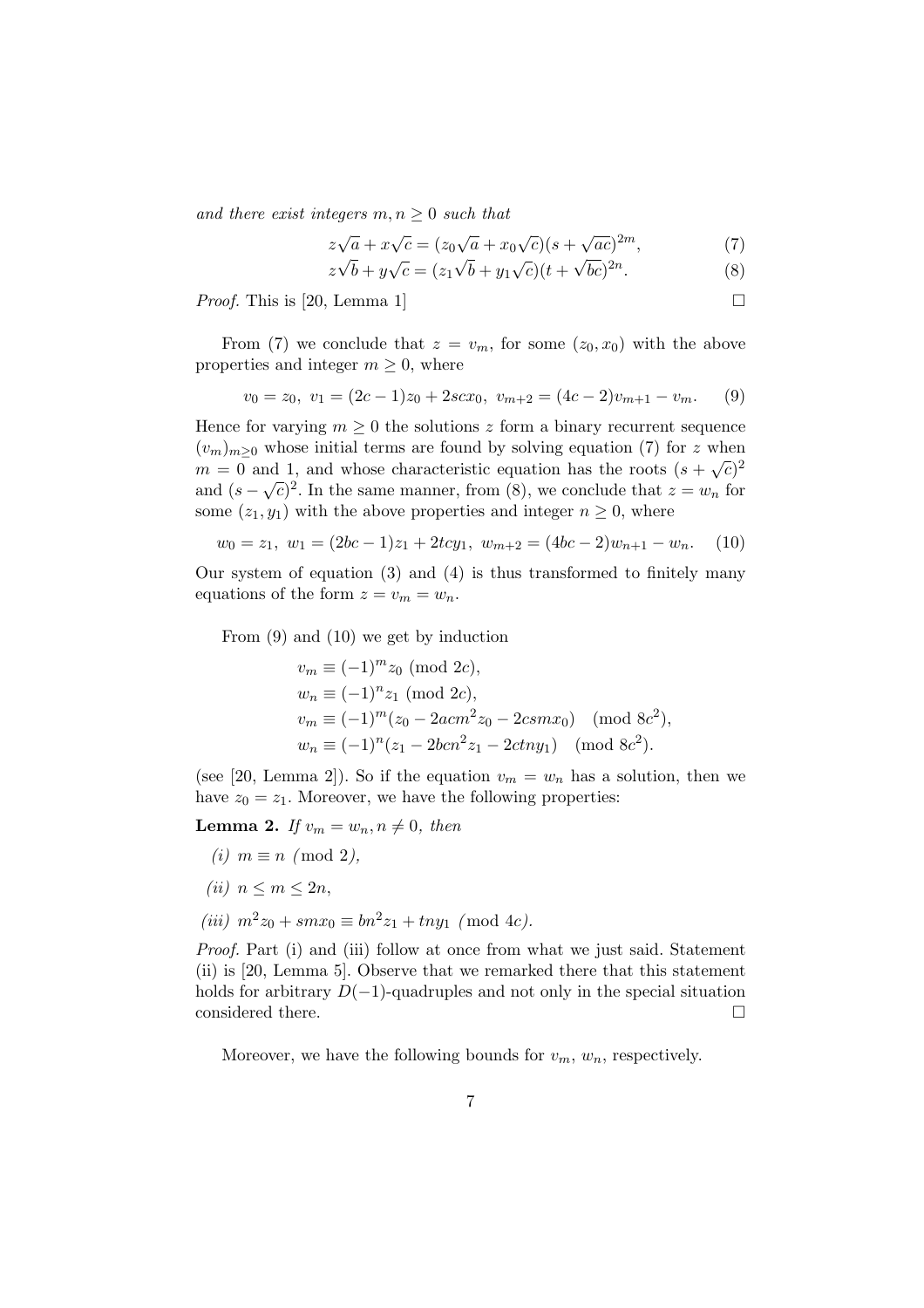Lemma 3. We have

$$
(c-1)(4c-3)^{m-1} < v_m < 4c^2(4c-2)^{m-1}, \quad \text{for } m \ge 1,
$$
\n
$$
(c-b)(4bc-3)^{n-1} < w_n < 4bc^2(4bc-2)^{n-1}, \quad \text{for } n \ge 1.
$$

Proof. This is part of the proof of [20, Lemma 5] (cf. (3.1) in [20] and the equation just before that).  $\Box$ 

We collect some useful gap principles for the elements of  $D(-1)$ -triples and quadruples.

**Lemma 4.** Let  $\{a, b, c\}$  be a D(−1)-triple and  $0 < a < b < c$ , then  $c =$  $a + b + 2r$  or  $c > 3ab > 3b$ . Let  $\{1, b, c, d\}$  be a D(-1)-quadruple and  $1 < b < c < d$ , then we have  $d > c^9$ .

Proof. The first part of the Lemma is [20, Lemma 7]. The second part is a consequence of [20, Lemma 13]. Observe that in fact there it is proved for the  $D(-1)$ -quadruple  $\{1, a, b, c\}$  with  $1 < a < b < c$ . The assumption that  ${a, b, c, d}$  with  $2 \le a < b < c < d$  and d minimal under all such quadruples was only needed to ensure that  $\{1, a, b, c\}$  is really a D(-1)-quadruple again (by the use of the key lemma [20, Lemma 3]).  $\Box$ 

This has the following important implication on the fundamental solutions of (9) and (10) described in Lemma 1.

**Lemma 5.** Let the integers  $z_0, z_1, x_0, y_1$  be as in Lemma 1. If  $c \leq b^9$ , then

$$
z_0 = z_1 = s, x_0 = 0, y_1 = \pm \sqrt{b - 1} = \pm r.
$$

*Proof.* Let us define  $d_0$  by

$$
d_0 = \frac{z_0^2 + 1}{c}.
$$

It follows easily that

$$
d_0 - 1 = x_0^2, bd_0 - 1 = y_1^2, cd_0 - 1 = z_0^2
$$

and  $d_0 < c$  (this construction was the key lemma in [20], in fact it was [20, Lemma 3]). If  $d_0 > 1$ , then  $\{1, b, d_0, c\}$  is again a  $D(-1)$ -quadruple and by the second part of Lemma 4 it follows that  $c > b^9$ , a contradiction. Hence,  $d_0 = 1$ , which implies our assertion (cf. also [20, Lemma 4] for this final  $\Box$   $\Box$ 

It is easy to show that the equation  $v_m = w_n$  cannot have solutions with small indices.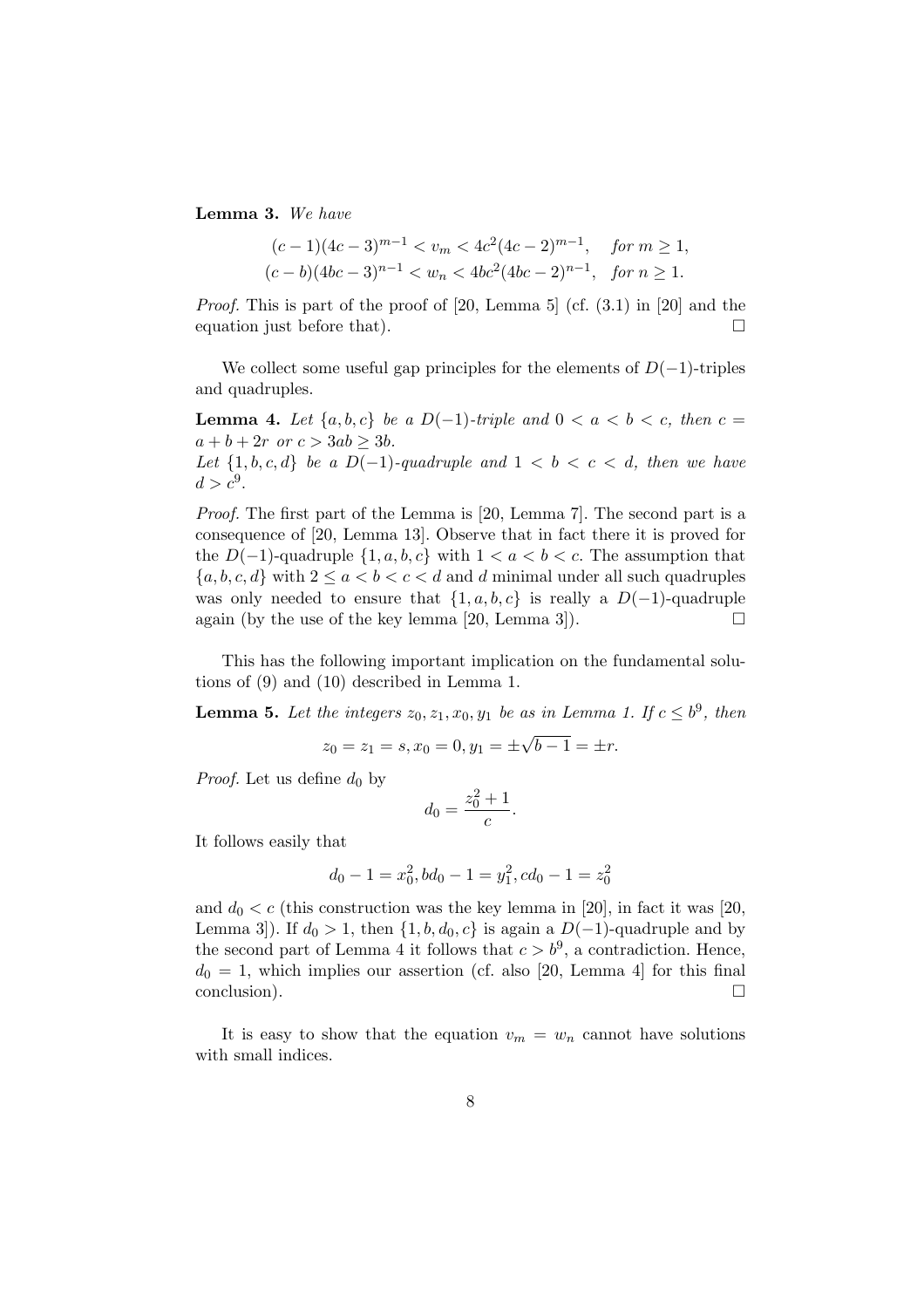**Lemma 6.** We have  $v_1 \neq w_1$ ,  $v_2 \neq w_2$ ,  $v_4 \neq w_2$ .

Proof. See [20, Lemma 8, Lemma 10 and Lemma 11]. Observe again that the conclusion there is independent of the existence of a minimal extension which was assumed there.  $\Box$ 

Now we have collected all information we need to prove our main theorem which will be done in the following sections, respectively.

### 3 Very large solutions

The proof will follow from a lower bound for  $m, n$  in terms of some power of c, together with an logarithmic upper bound obtained from Bennett's theorem. The idea for obtaining the lower bound is that if  $v_m = w_n$ , then we can study the congruence equation from Lemma 2(iii). We will show that if  $b, m, n$  are small compared with c, these congruences are equations, which are in contradiction to the equation  $v_m = w_n$ .

**Lemma 7.** If  $v_m = w_n, n \neq 0, 1$  and  $c \ge 11b^6$ , then  $n > c^{\frac{1}{6}}$ .

*Proof.* From Lemma 2(iii) we have  $m^2z_0+smx_0 \equiv bn^2z_0+tny_1 \pmod{4c}$ . Assume now that  $n \leq c^{\frac{1}{6}}$ . It is easy to see that  $\max\{|m^2z_0|, |smx_0|, |tny_1|\} <$ | $bn^2z_0$ |. We first consider the case  $c > b^9$ . Let  $d_0$  be such that  $cd_0 - 1 = z_0^2$ . If  $d_0 > 1$  then  $\{1, b, d_0, c\}$  is a  $D(-1)$ -quadruple and we get by the second part of Lemma 4 that  $c > (\max\{b, d_0\})^9 > b^6 d_0^3$ . Then we have

$$
\left|bn^2z_0\right| < b\cdot c^{\frac{1}{3}}\cdot (cd_0)^{\frac{1}{2}} < c^{\frac{1}{3}}\cdot c^{\frac{1}{2}}\cdot \left(b^6d_0^3\right)^{\frac{1}{6}} < c.
$$

If  $d_0 = 1$  then we get as in the proof of Lemma 5 that  $z_0 = s$ . Thus we immediately get  $\overline{a}$  $\overline{a}$ 

$$
\left|bn^2z_0\right| < c^{\frac{1}{3}} \cdot c^{\frac{1}{2}} \cdot c^{\frac{1}{2}} < c.
$$

Now we consider the case  $11b^6 \le c \le b^9$ . Here we can use Lemma 5 to get

$$
\left|bn^2z_0\right| < c^{\frac{1}{6}} \cdot c^{\frac{1}{3}} \cdot c^{\frac{1}{2}} = c.
$$

Therefore we can conclude that  $m^2z_0 + smx_0 = bn^2z_0 + tny_1$ . We have

$$
m^2 z_0 + smx_0 < m^2 \sqrt{cd_0} + m \sqrt{cd_0} < m(m+1) \sqrt{\frac{c}{b}} \sqrt{|y_1|^2 + 1}
$$

and

$$
bn^{2}z_{0} - tn|y_{1}| > \sqrt{bc}|y_{1}|n^{2} - tn|y_{1}| > \sqrt{bc}|y_{1}|n^{2} - \sqrt{bc}|y_{1}|n = \sqrt{bc}|y_{1}|n(n-1).
$$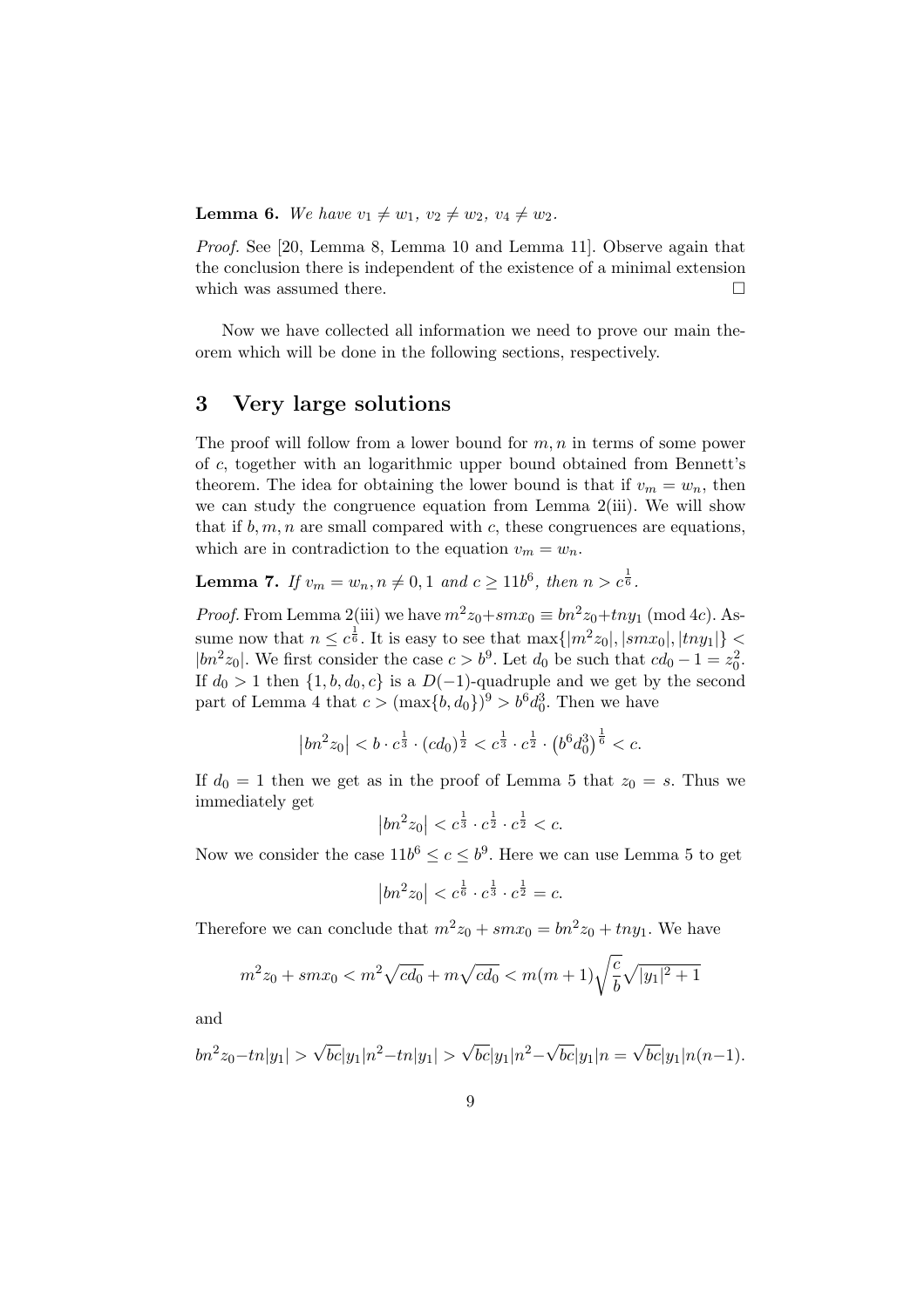This implies

$$
m(m+1)\sqrt{|y_1|^2+1} > b|y_1|n(n-1)
$$

and by the relation  $m \leq 2n$  and  $b \geq 65$  we get

$$
5 \ge \frac{2n+1}{n-1} > \frac{65|y_1|}{2\sqrt{|y_1|^2+1}} > \frac{65}{2\sqrt{2}}
$$

and therefore we get a contradiction that proves the statement.  $\Box$ 

Next we need an upper bound for  $n$  in terms of  $c$ . To obtain it we use the following slightly modified version of a special case of Bennett's theorem [4] (it is also a modified version of Rickert's theorem [35]), which was proved in [24].

**Lemma 8.** Let b and N be integers with  $b \geq 5$  and  $N \geq 2.39b^7$ . Then the numbers r r

$$
\theta_1 = \sqrt{1 + \frac{1 - b}{N}} \text{ and } \theta_2 = \sqrt{1 + \frac{1}{N}}
$$

satisfy

$$
\max\left\{ \left| \theta_1 - \frac{p_1}{q} \right|, \left| \theta_2 - \frac{p_2}{q} \right| \right\} > \left[ 32.1 \frac{b^2(b-1)^2}{2b-1} N \right]^{-1} q^{-1-\lambda}
$$

for all integers  $p_1, p_2, q$  with  $q > 0$ , where

$$
\lambda = \frac{\log \frac{16.1b^2(b-1)^2N}{2b-1}}{\log \frac{3.37N^2}{b^2(b-1)^2}} < 1.
$$

*Proof.* This is Theorem 3.5 in [24].  $\Box$ 

We apply this theorem with the numbers  $N = t^2 = bc - 1 \ge 11b^7 - 1 >$  $2.39b^7, p_1 = bsx, p_2bz, q = ty$ , i.e. to

$$
\theta_1 = \frac{s\sqrt{b}}{t}, \quad \theta_2 = \frac{\sqrt{bc}}{t}.
$$

First we show that the solutions of our problem induce good approximations to the roots  $\theta_1, \theta_2$ .

**Lemma 9.** All positive integers solutions  $x, y, z$  of (3) and (4) satisfy

$$
\max\left\{\left|\theta_1-\frac{bsx}{ty}\right|,\left|\theta_2-\frac{bz}{ty}\right|\right\}<\frac{b-1}{y^2}.
$$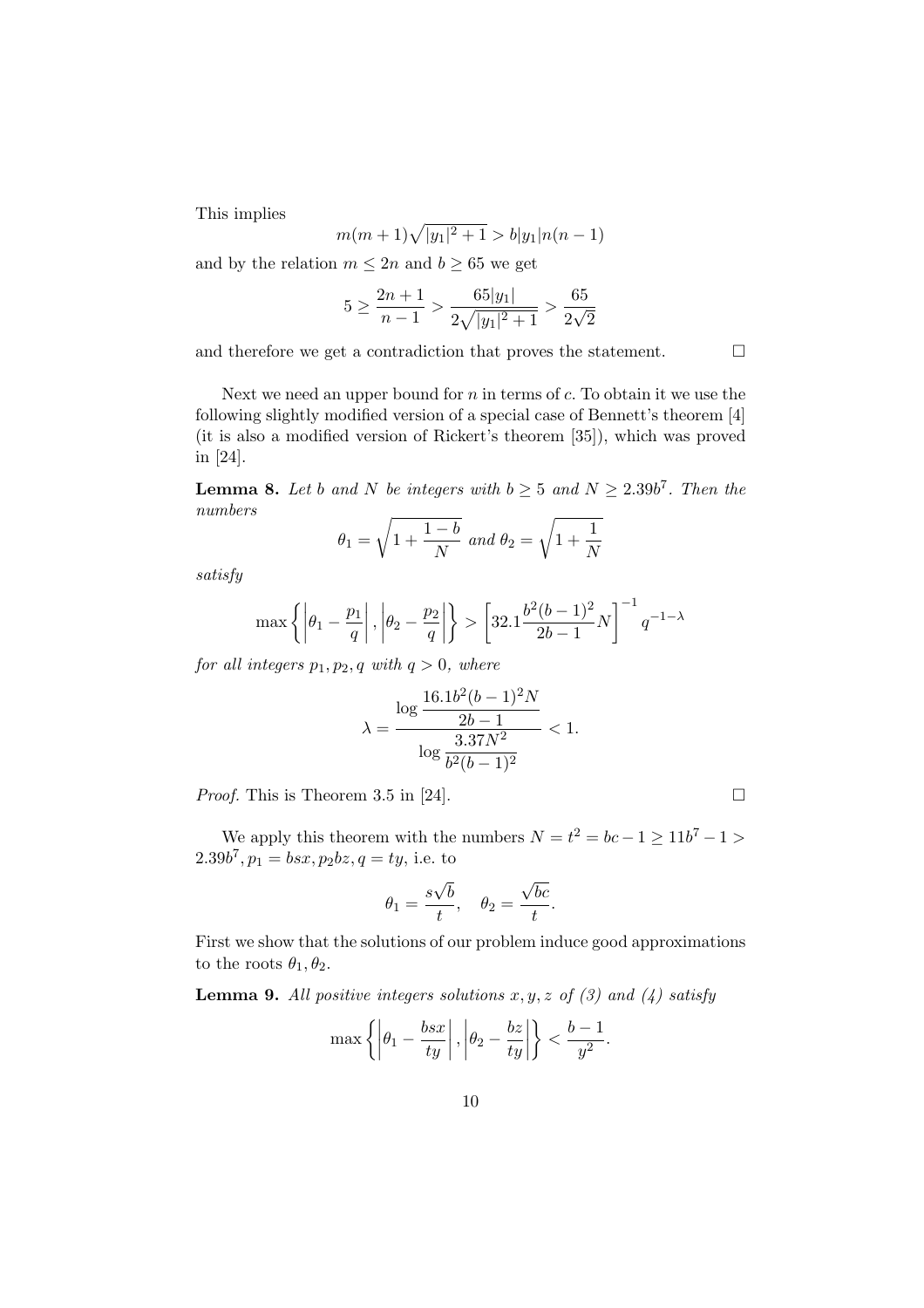*Proof.* Since  $f(x) = b(x-1)/(bx-1)$  is an increasing function we get

$$
\left|\theta_1 - \frac{bsx}{ty}\right| = \frac{s\sqrt{b}}{t}\left|1 - \frac{x\sqrt{b}}{y}\right| = \frac{s\sqrt{b}}{t}\left|\frac{1 - bx^2}{y^2}\right|\left|1 + \frac{x\sqrt{b}}{y}\right|^{-1} < \frac{b - 1}{y^2}.
$$

Moreover, since  $by/y > \sqrt{bc}$  we have

$$
\left| \theta_2 - \frac{bz}{ty} \right| = \frac{1}{t} \left| \sqrt{bc} - \frac{bz}{y} \right| = \frac{b}{t} \left| c - \frac{bz^2}{y^2} \right| \left| \sqrt{bc} + \frac{bz}{y} \right|^{-1} < \frac{b}{t} \frac{c - b}{y^2} \frac{1}{2\sqrt{bc}} < \frac{1}{2y^2} \frac{bc - 1}{\sqrt{bc(bc - 1)}} < \frac{b - 1}{y^2}.
$$

This proves the lemma.  $\Box$ 

Now we are ready to prove the first two parts of Theorem 1. Namely, we show the following proposition.

**Proposition 1.** Let  $\{1, b, c\}$  with  $1 < b < c$  be a  $D(-1)$ -triple. If  $c \ge 11b^6$ , then there does not exist an integer  $d > c$  such that  $\{1, b, c, d\}$  is a  $D(-1)$ quadruple. If  $11b^6 \leq c \leq b^9$ , then the triple  $\{1, b, c\}$  cannot be extended to a  $D(-1)$ -quadruple.

Proof. Combining the upper bound of Lemma 9 with the lower bound from Lemma 8 we get

$$
\left[32.1\frac{b^2(b-1)^2}{2b-1}t^2\right]^{-1}(ty)^{-1-\lambda} < \frac{b-1}{y^2},
$$

which implies

$$
y^{1-\lambda} < 32.1 \frac{b^2(b-1)^3}{2b-1} t^{3+\lambda} < \frac{32.1b^2(b-1)^3(bc-1)^2}{2b-1}.
$$

We have

$$
\frac{1}{1-\lambda} = \frac{\log \frac{3.37(bc-1)^2}{b^2(b-1)^2}}{\log \frac{3.37(2b-1)(bc-1)}{16.1b^4(b-1)^4}},
$$

which leads to

$$
\log y < \frac{\log \frac{3.37(bc-1)^2}{b^2(b-1)^2} \log \frac{32.1b^2(b-1)^3(bc-1)^2}{2b-1}}{\log \frac{3.37(2b-1)(bc-1)}{16.1b^4(b-1)^4}}.
$$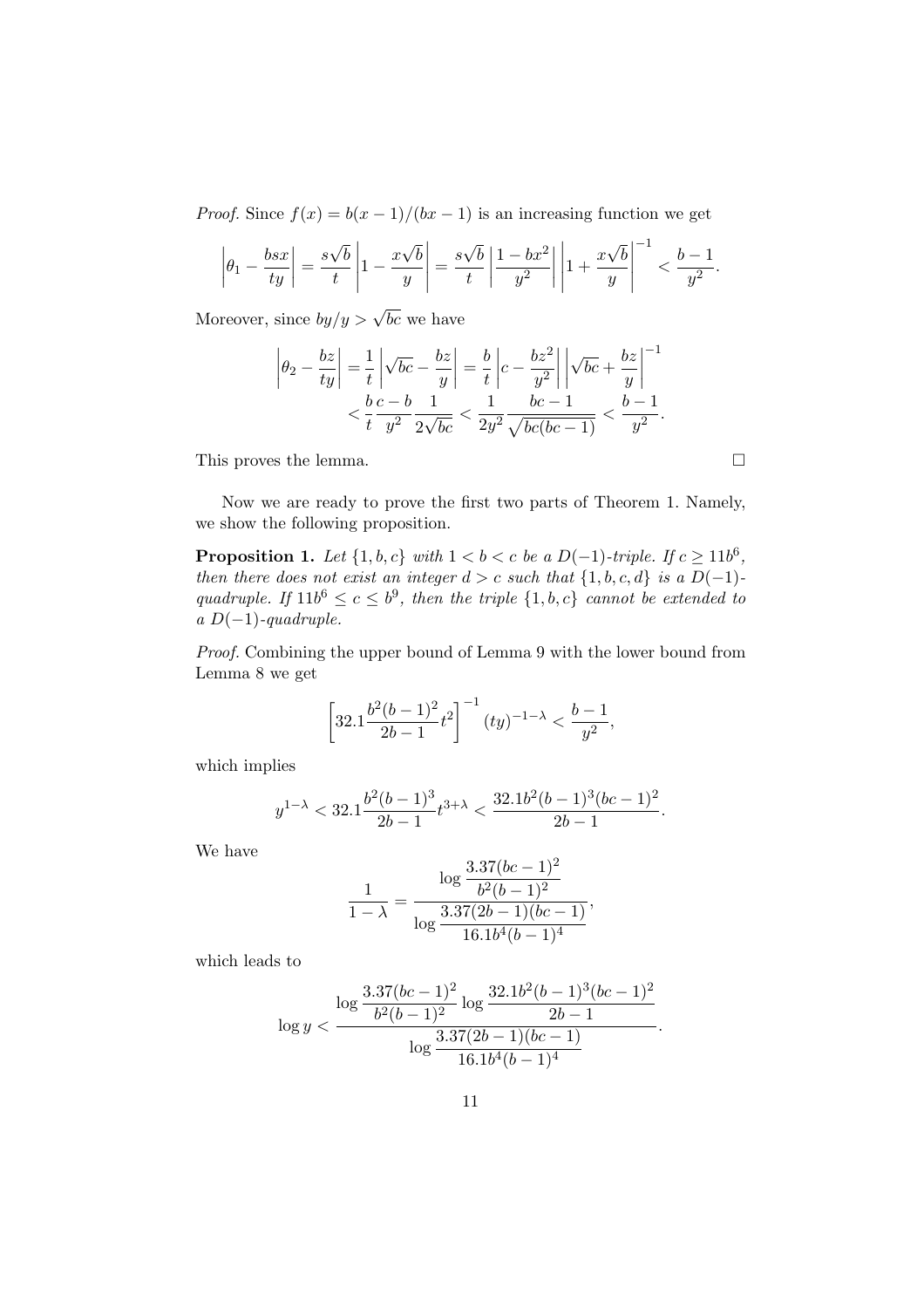We have (observe that  $c \ge 11b^6$  and  $b \ge 65, c \ge 82$ )

$$
\log \frac{3.37(bc-1)^2}{b^2(b-1)^2} < \log \frac{3.37b^2c^2}{b^2(b-1)^2} < 2\log \frac{1.9c}{b-1} < 2\log 0.03c,
$$
\n
$$
\log \frac{32.1b^2(b-1)^3(bc-1)^2}{2b-1} < \log \left(16.18b^6c^2\right) < 3\log 1.14c,
$$
\n
$$
\log \frac{3.36(2b-1)(bc-1)}{16.1b^4(b-1)^4} > \log \frac{2.29(2b^2c - bc - 2b + 1)}{b^2c} > 1.51.
$$

Consequently,

 $\log y < 3.98 \log 0.03c \log 1.14c$ .

Moreover, from (4) and the first part of Lemma 3 we get

$$
y > \sqrt{\frac{b}{c}}z = \sqrt{\frac{b}{c}}v_m > \sqrt{\frac{b}{c}}(c-1)(4c-3)^{m-1} > (4c-3)^{m-1}.
$$

Assume that  $n \neq 0, 1$ . Then by Lemma 2 and Lemma 7 we have  $m \geq$  $n > c^{\frac{1}{6}}$ , which implies

$$
\left(c^{\frac{1}{6}} - 1\right) \log(4c - 3) < 3.98 \log 0.03c \log 1.14c. \tag{11}
$$

If we define the function

$$
f(c) = 3.98 \log 0.03c \log 1.14c - \left(c^{\frac{1}{6}} - 1\right) \log (4c - 3),
$$

then it is easy to check that this function is degreasing for  $c > 0.55 \cdot 10^{12}$ . Since  $c \ge 11b^6 \ge 11 \cdot 65^6 > 0.82 \cdot 10^{12}$ , inequality (11) cannot by fulfilled. Hence, we conclude that  $n = 0$  or  $n = 1$ . Now, by Lemma 6, we have that  $z = v_0 = w_0$ . But then  $d = (z^2 + 1)/c < c$ . Moreover, if  $11b^6 \le c \le b^9$ , then Lemma 5 implies that  $z = s$  and  $d = 1$ . This proves the proposition.  $\Box$ 

# 4 Diophantine approximation result

All other parts of Theorem 1 will be obtained by applying the theory of linear form of logarithms of algebraic numbers instead of Bennett's approximation result. In this way it will not be possible to exclude any solution, but we will get effective upper bounds. In this section we will prepare the approximation tool that will be used in the proofs in case of solutions that are not very large.

In fact we will use a result by Matveev [32], which we quote in a suitable simplified version.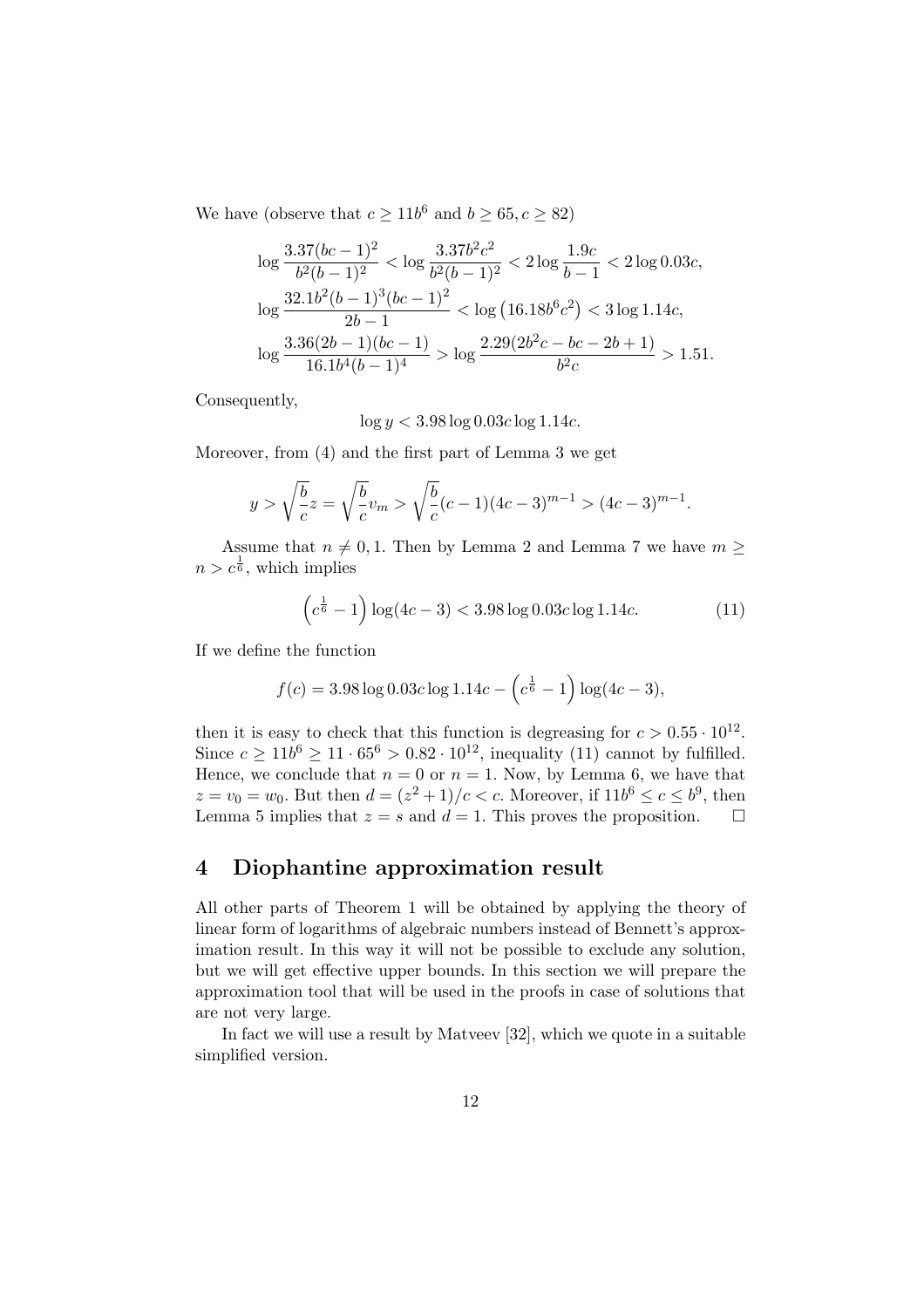**Lemma 10.** Let  $\Lambda$  be a linear form in logarithm of l multiplicatively independent totally real algebraic numbers  $\alpha_1, \ldots, \alpha_l$  with rational integer coefficients  $b_1, \ldots, b_l$   $(b_l \neq 0)$ . Let  $h(\alpha_j)$  denote the absolute logarithmic height of  $\alpha_j, 1 \leq j \leq l$ . Define the number  $D, A_j, 1 \leq j \leq l$ , and B by  $D = [\mathbb{Q}(\alpha_1, \ldots, \alpha_l) : \mathbb{Q}], A_i = \max\{Dh(\alpha_i), |\log \alpha_i|\},\$ 

$$
B = \max\left\{1, \max\left\{\frac{|b_j|A_j}{A_l} \, : \, 1 \le j \le l\right\}\right\}.
$$

Then

$$
\log \Lambda > -C(l)C_0W_0D^2\Omega,\tag{12}
$$

.

where

$$
C(l) = \frac{8}{(l-1)!} (l+2)(2l+3)(4e(l+1))^{l+1}, \quad W_0 = \log(1.5eBD\log(eD)),
$$
  
\n
$$
C_0 = \log\left(e^{4.4l+7}l^{5.5}D^2\log(eD)\right), \qquad \Omega = A_1 \cdots A_l.
$$

*Proof.* See [32, Theorem 2.1].  $\Box$ 

Solving the recurrences (3) and (4) we get

$$
v_m = \frac{s}{2} \left[ (s + \sqrt{c})^{2m} + (s - \sqrt{c})^{2m} \right],
$$
  

$$
w_n = \frac{s\sqrt{b} \pm r\sqrt{c}}{2\sqrt{b}} \left[ (t + \sqrt{bc})^{2n} + (t - \sqrt{bc})^{2n} \right]
$$

We now turn the equation  $v_m = w_n$  into an inequality for a linear form in three logarithms to which Lemma 10 will be applied.

**Lemma 11.** If  $v_m = w_n, n \neq 0$ , then

$$
0 < 2n\log(t + \sqrt{bc}) - 2m\log(s + \sqrt{c}) + \log\frac{s\sqrt{b} \pm r\sqrt{c}}{2\sqrt{b}} < (3.96bc)^{-n+1}.
$$

Proof. Let

$$
P = s(s + \sqrt{c})^{2m}, \quad Q = \frac{s\sqrt{b} \pm r\sqrt{c}}{\sqrt{b}}(t + \sqrt{bc})^{2n}.
$$

Then  $v_m = w_n$  implies  $P + (c-1)P^{-1} = Q + \frac{c-b}{b}Q^{-1}$ . Furthermore, we have

$$
P > 4s(c - 1) = 4\sqrt{c - 1}(c - 1) > c - 1,
$$
  

$$
Q > \frac{s\sqrt{b} - r\sqrt{c}}{\sqrt{b}}(2bc - 1 + 2\sqrt{bc}) \ge 2c \ge 2.
$$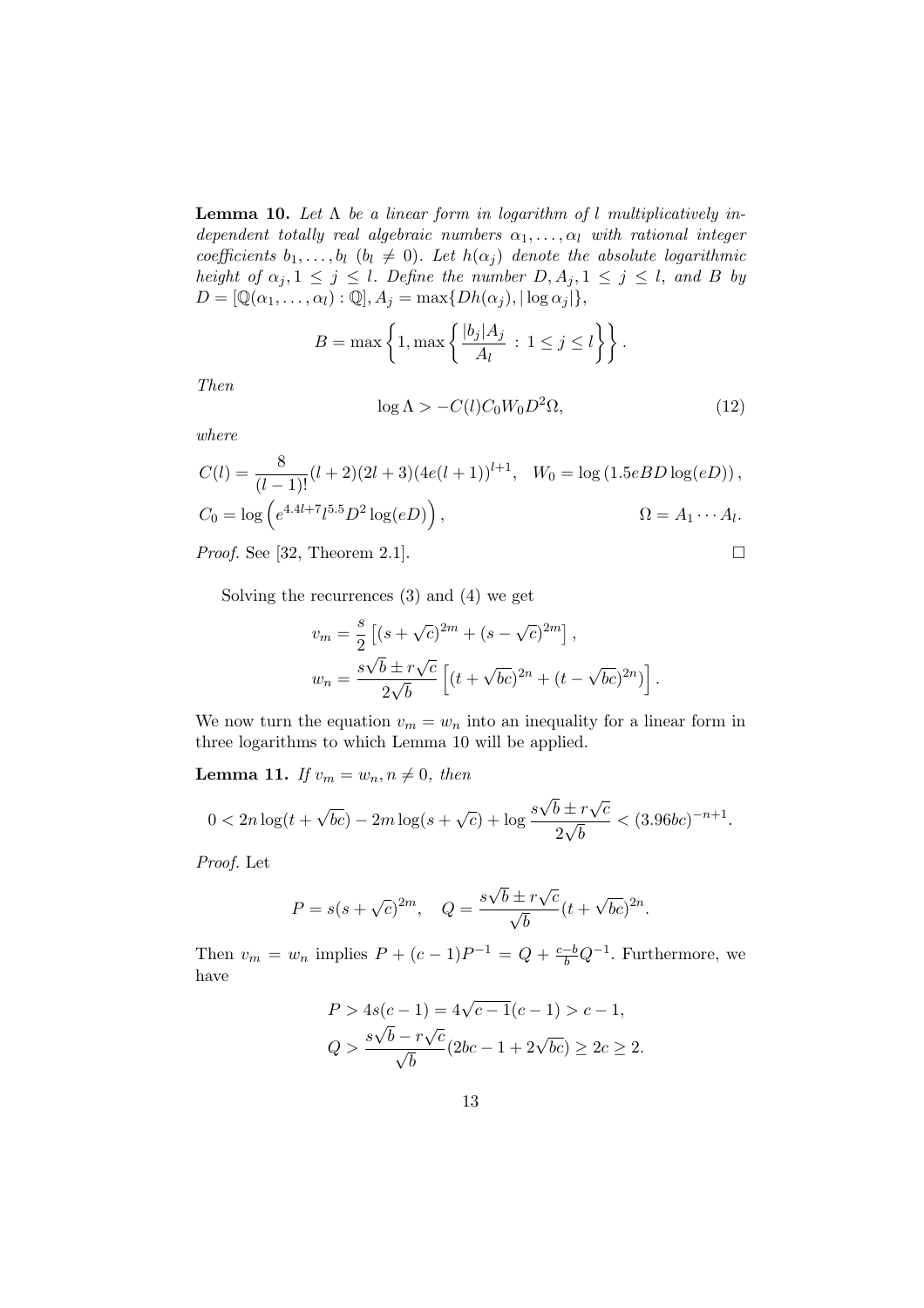We get

$$
P - Q = \frac{c - b}{b}Q^{-1} - (c - 1)P^{-1} < (c - 1)Q^{-1} - (c - 1)P^{-1}
$$
  
=  $(c - 1)(P - Q)P^{-1}Q^{-1}$ ,

and therefore we have  $Q > P$ . Moreover,  $P > Q - (c - 1)P^{-1} > Q - 1$ , which implies that  $\frac{Q-P}{Q} < Q^{-1} \leq \frac{1}{2}$  $\frac{1}{2}$ . Hence,

$$
0<\log\frac{Q}{P}=-\log\frac{P}{Q}=-\log\left(1-\frac{Q-P}{Q}\right)<\frac{Q-P}{Q}+\left(\frac{Q-P}{Q}\right)^2.
$$

From this we conclude

$$
0 < \log \frac{Q}{P} < \frac{1}{Q} + \frac{1}{Q^2} < \frac{2}{Q} = \frac{2\sqrt{b}}{s\sqrt{b} \pm \sqrt{cr}} (t + \sqrt{bc})^{-2n} \\
&< \frac{2\sqrt{b}}{s\sqrt{b} - r\sqrt{c}} (3.96bc)^{-n} = \frac{2\sqrt{b}(s\sqrt{b} + r\sqrt{c})}{c - b} (3.96bc)^{-n} \\
&< \frac{4b\sqrt{c}}{c - b} (3.96bc)^{-n} < (3.96bc)^{-n+1}.
$$

This proves the lemma.  $\Box$ 

We use this result to prove a principle to obtain an upper bound for  $n$ in all remaining cases.

**Lemma 12.** If  $v_m = w_n$ , then

$$
\frac{n-1}{\log\left(\frac{160.36n\log(2.02bc)}{\log c}\right)} < 0.33 \cdot 10^{12} \cdot \log c \cdot \log(bc).
$$

*Proof.* We have  $l = 3, D = 4$  and therefore  $C(3) \leq 0.65 \cdot 10^9$  and  $C_0 \leq 29.89$ . *Moreover, we have*  $\alpha_1 = s + \sqrt{c}, \alpha_2 = t +$  $\mathcal{C}_{\mathcal{A}}$ bc, and

$$
\alpha_3 = \frac{s\sqrt{b} \pm r\sqrt{c}}{s\sqrt{b}}.
$$

The minimal polynomials of  $\alpha_1, \alpha_2, \alpha_3$  are  $\alpha_1^2 + (4c - 2)\alpha_1 + 1 = 0, \alpha_2^2 +$  $(4bc-2)\alpha_2 + 1 = 0$ , and  $b(c-1)\alpha_3^2 - 2b(c-1)\alpha_3 + c - b = 0$ . Therefore,  $A_1 =$  $(40c-2)\alpha_2 + 1 = 0$ , and  $0(c-1)\alpha_3 - 20(c-1)\alpha_3 + c - 0 = 0$ . Therefore,  $A_1 = 2\log(s + \sqrt{c}) < 2\log(2\sqrt{c}) < 1.08\log c$ ,  $A_2 = 2\log(t + \sqrt{bc}) < \log(\sqrt{2}bc) <$  $1.05 \log(bc)$ , and

$$
A_3 \le 2 \log b c \frac{s\sqrt{b} + r\sqrt{c}}{s\sqrt{b}} < 2 \log(2.02bc) < 2 \log(3.96bc).
$$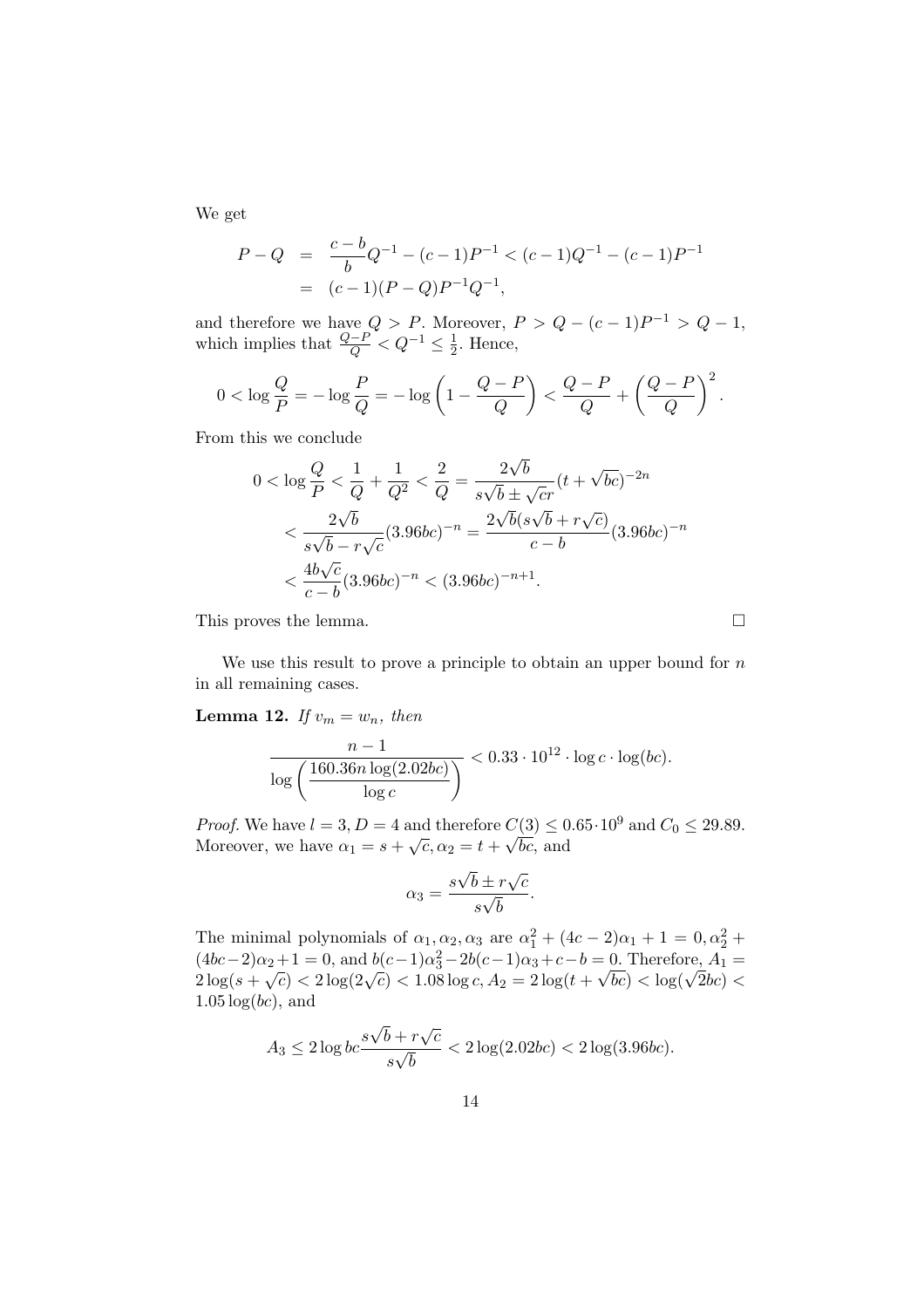We also have

$$
A_3 \ge \log b(c - 1) \ge \log(64.2c) > 1.95 \log c.
$$

Thus,

$$
B \le \frac{4m \log(2.02bc)}{1.95 \log c} \le \frac{2.06m \log(2.02bc)}{\log c}.
$$

By Lemma 11 and Lemma 10 we therefore get

$$
n-1 < 0.33 \cdot 10^{12} \cdot \log \left( \frac{80.18 m \log(2.02 b c)}{\log c} \right) \log c \log (b c).
$$

Finally, we have

$$
\frac{n-1}{\log\left(\frac{160.36n\log(2.02bc)}{\log c}\right)} < 0.33 \cdot 10^{12} \cdot \log c \cdot \log(bc),
$$

which is the statement.  $\Box$ 

Our remaining goal is to calculate lower bound for  $n$  in terms of small powers of  $c$  as above. Together with our gap conditions between  $b$  and  $c$ , the lemma above will enable us to get effective upper bounds for  $c$  in every case. This will be done in the next sections.

### 5 Large, medium and small solutions

We now start with the remaining cases in Theorem 1. Observe that we always have  $c \leq 11b^6$  and therefore by Lemma 5 we have  $z_0 = z_1 = s, x_0 =$  $0, y_1 = \pm r.$ 

We start with the case of large solutions, i.e. with  $b^3 \leq c < 11b^6$ . We have the following lower bound for n.

**Lemma 13.** If  $v_m = w_n, n \neq 0, 1$  and  $b^3 \le c < 11b^6$ , then  $n > c^{\frac{1}{12}}$ .

Proof. We again start with the relation in Lemma 2(iii), which reads here as  $m^2s \equiv bn^2s \pm tnr \pmod{4c}$ . Assume that  $n \leq c^{\frac{1}{12}}$ . Since  $\max\{m^2s, tnr\}$  $bn^2s$ , and

$$
bn^2s < c^{\frac{1}{3}} \cdot c^{\frac{1}{6}} \cdot c^{\frac{1}{2}} = c,
$$

we have equality in the congruence above, thus  $m^2 s = b n^2 s \pm t n r$ . This implies  $4n^2s > n(bsn - tr)$  and therefore

$$
\frac{b\sqrt{c}}{2}n < (b-4)sn < tr < b\sqrt{c},
$$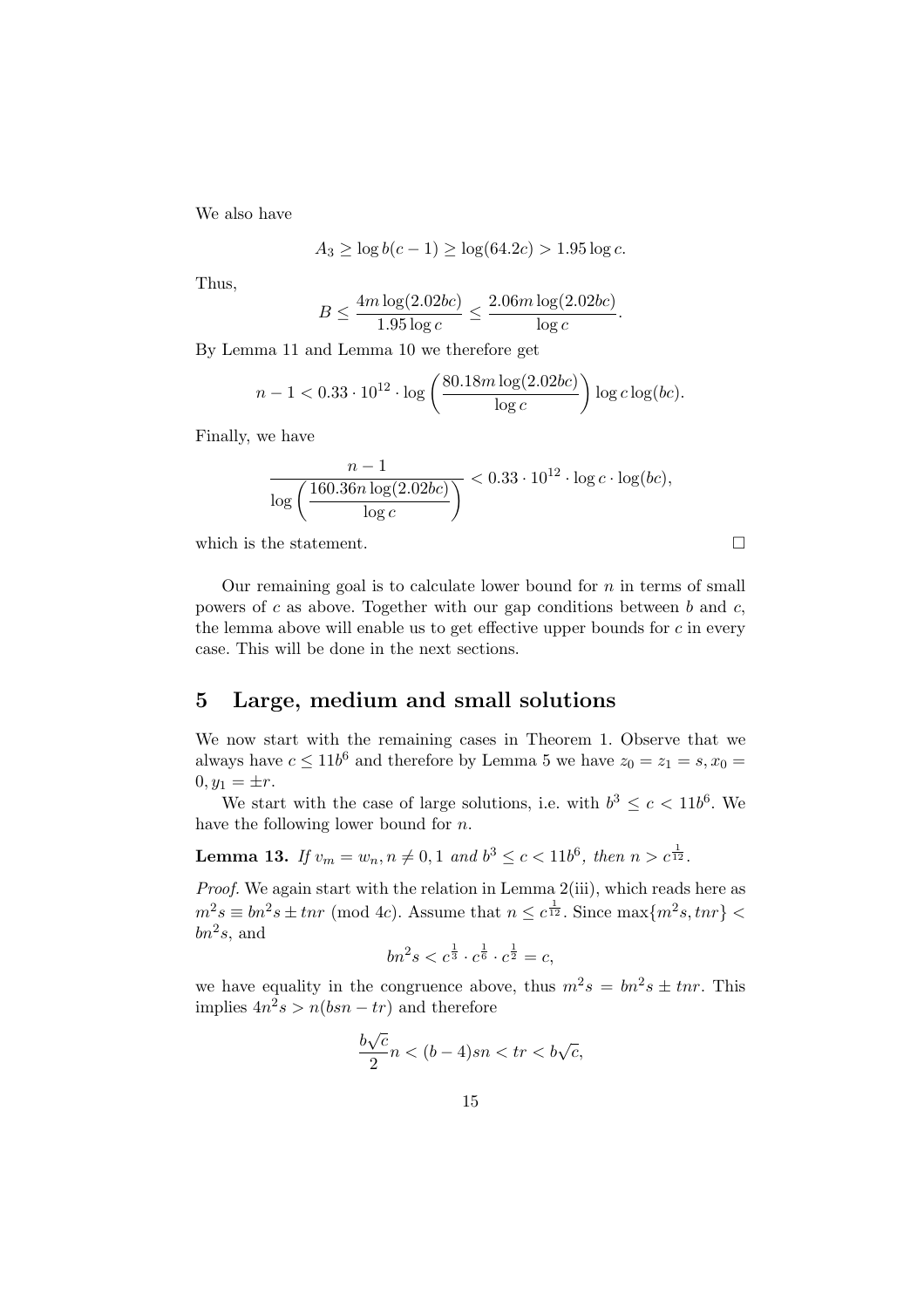which gives a contradiction.  $\Box$ 

Combining the previous lemma with the result from Baker's theory from Lemma 12, we get part (iii) of Theorem 1.

**Proposition 2.** Let  $\{1, b, c, d\}$  with  $1 < b < c < d$  be a  $D(-1)$ -quadruple. If  $b^3 \leq c \leq 11b^6$ , then  $c < 0.55 \cdot 10^{237}$  and  $d < 10^{10^{20}}$ .

*Proof.* Since  $b^3 \leq c$ , we get  $\log(2.02bc) < 1.50 \log c$  and therefore it follows by Lemma 12 that

$$
\frac{n-1}{\log(240.54n)} < 0.29 \cdot 10^{13} \cdot \frac{4}{3} (\log c)^2 < 0.56 \cdot 10^{15} (\log n)^2,
$$

where we have used Lemma 13. Hence,  $n < 0.20 \cdot 10^{17}$  and therefore  $c <$  $0.55 \cdot 10^{237}$ .

From Lemma 3 we get  $z = v_m < 4c^2(4c-2)^{m-1} \le 4^m c^{m+1}$ . Consequently,

$$
d \le \frac{z^2 + 1}{c} \le \frac{4^{2m} c^{2m+2}}{c} = 16^m c^{2m+1}.
$$

Thus,  $\log_{10} d \le m \log_{10} 16 + (2m + 1) \log_{10} c \le 0.19 \cdot 10^{20}$  and therefore  $d \leq 10^{10^{20}}$ .

Next we handle the case of medium size solutions, i.e. with  $b^{1.1} \leq c < b^3$ , and therefore prove part (iv) of Theorem 1.

**Lemma 14.** Let  $v_m = w_n, n \neq 0, 1,$  and  $b^{1.1} \leq c < b^3$ . If we moreover assume that  $c > 10^{100}$ , then  $n \geq c^{0.04}$ .

Proof. We will consider the congruence of Lemma 2(iii). As in the lemmata above, we have

$$
s(m^2 - bn^2) \equiv \pm rtn \pmod{4c}.
$$
 (13)

Let us define integers  $A$  and  $B$  by

$$
A = 2bc - 2rst - c,
$$
  

$$
B = 2bc + 2rst - c.
$$

We have  $AB = c^2 + 4b^2c - 4b - 4c + 4$ . Clearly,  $B < 4bc$  and  $A > \frac{4b^2c}{4bc} = b$ . On the other hand,  $A < \frac{c^2 + 4b^2c}{2bc} < c$ . This implies that  $2rst > 2bc - 2c$ ,  $B > 4bc - 3c$  and

$$
A<\frac{c^2+4b^2c}{4bc-3c}<\frac{c}{3b}+\frac{4}{3}b<0.334c^{0.75}+1.334c^{0.91}
$$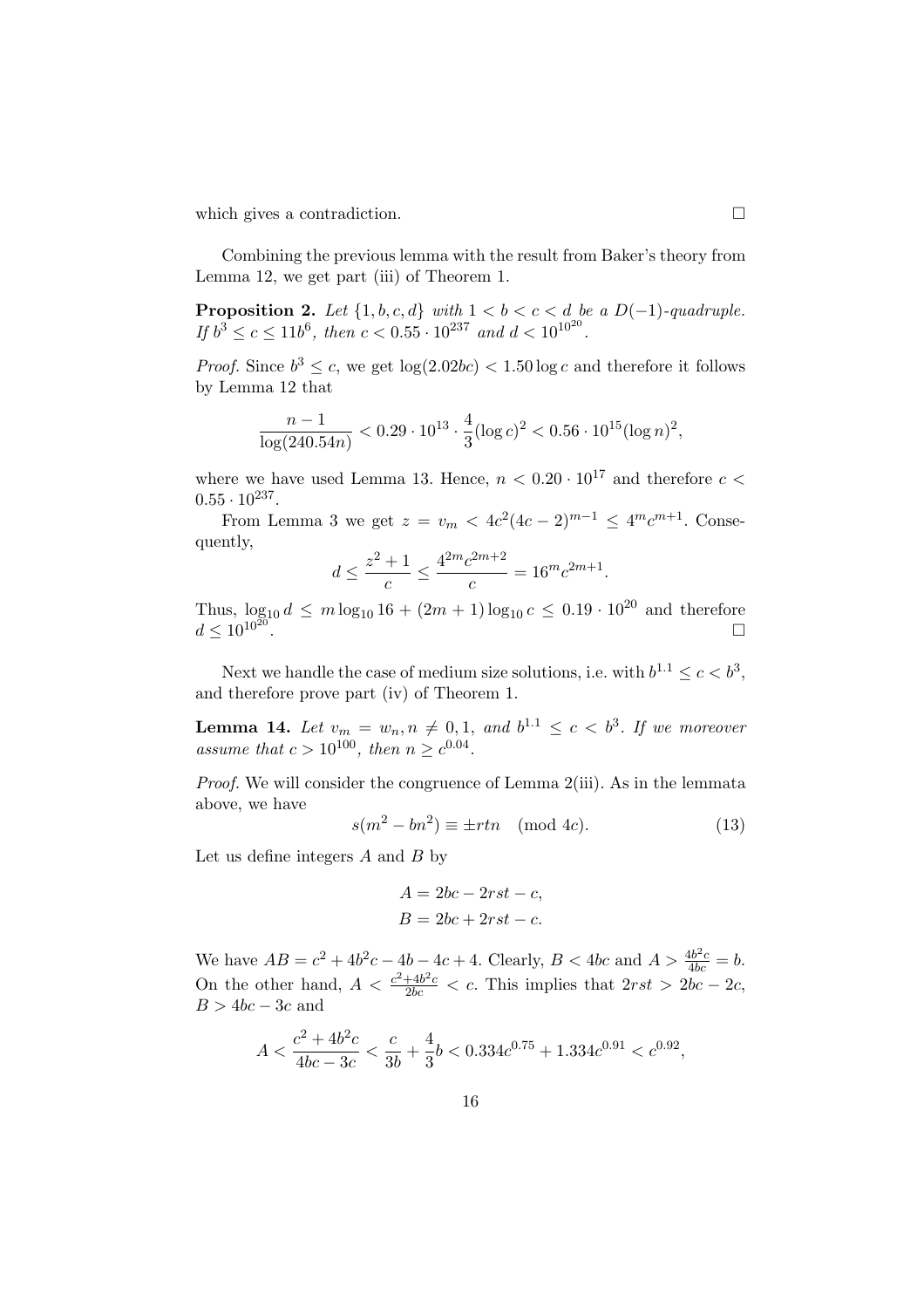which shows that  $A$  is small compared with  $c$ . Observe that here we use that  $c > 10^{100}$ .

Multiplying both sides of  $(13)$  by 2s, we get

$$
2(m^2 - bn^2) \equiv \mp An \pmod{c}.
$$

Assume now that  $n \neq 0$  and  $n < c^{0.04}$ . Then  $An < c$  and  $|2(m^2 - bn^2)| \le$  $2bn^2 < 2c^{0.91+0.08} < c$ . Hence, we have an equality:

$$
2bn^2 - 2m^2 = An.\t(14)
$$

The relation (14) and the inequalities  $n \leq m \leq 2n$  (cf. Lemma 2(ii)) imply

$$
2(b-4)n \le A \le 2(b-1)n. \tag{15}
$$

Let us define  $\beta$  by

$$
c = 4b^2(2n - 1) + \beta.
$$

We claim that  $|\beta| < c^{0.56}$ .

Let us first estimate the quantity  $\gamma$  defined by  $\gamma = 4bA - c - 4b^2$ . From  $AB = c^2 + 4b^2c - 4b - 4c + 4$  and  $4bc - 3c < B < 4bc$ , we obtain

$$
\gamma > \frac{1}{4bc}(-16b^2 - 16bc + 16b) > -8,
$$
  

$$
\gamma < \frac{3c + 12b^2}{3b} = \frac{c}{b} + 4b.
$$

Therefore,  $|\gamma| < c^{0.92}$ . Furthermore, from (15) we have  $4bA = 8b^2n + \delta$ , where  $|\delta| \leq 32bn < c^{0.966}$ . Since  $\beta = \delta - \gamma$ , we get by putting these estimates together that

$$
|\beta| < c^{0.966} + c^{0.92} < 2c^{0.966} < c^{0.97}.
$$

Hence,

$$
c = 4b^2(2n - 1) + \beta, \quad |\beta| < c^{0.97}.\tag{16}
$$

Analyzing (16) we will improve this estimate for  $|\beta|$ . Namely, (16) clearly Analyzing (10) we will implove this estimate for  $|\rho|$ . Namely, (10) clearly<br>implies  $4b^2 < c < 16nb^2$ . It follows that  $|\gamma| < \frac{c}{b} + 4b < 20bn < 10n\sqrt{c} <$  $c^{0.55}$ , and also  $|\delta| < 32bn < c^{0.553}$ . Hence,  $|\beta| < c^{0.56}$ , as we claimed.

Now we are ready to finish our argument. By squaring (14), we get

$$
4(bn^2 - m^2)^2 \equiv 4(b-1)n^2 \pmod{c},
$$

which implies

$$
-n^4\beta \equiv (2n-1)(4(b-1)n^2 - 4m^4 + 8bm^2n^2) \pmod{c}.
$$
 (17)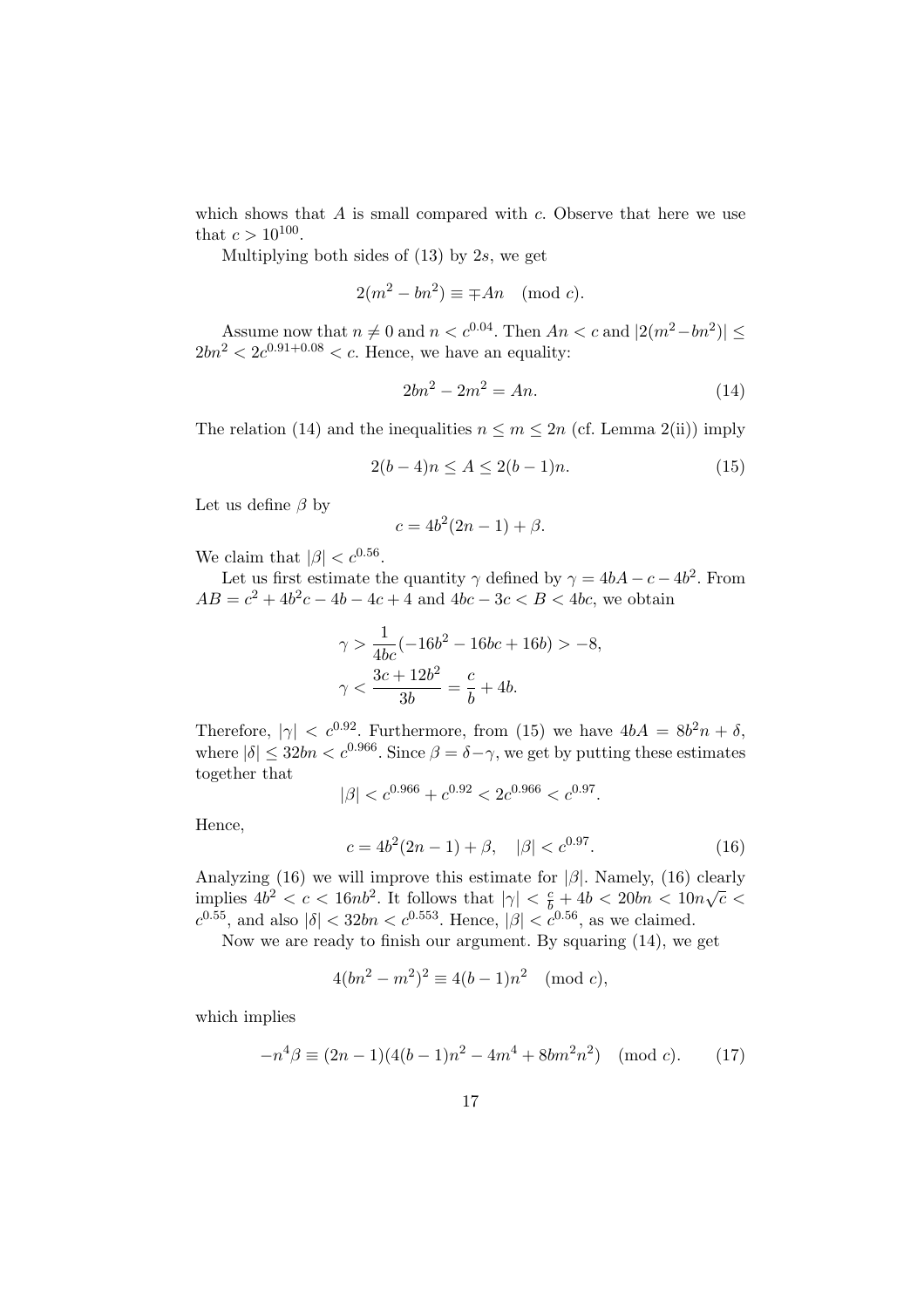But the absolute values of both sides of (17) are less that  $c^{0.72}$ . Hence, we have the equality in (17), and this implies (assuming that  $n \neq 0$ )

$$
n^2c = (2n - 1)(A^2 - 4(b - 1)).
$$

Since  $A^2 \equiv 4(b-1) \pmod{c}$ , we find that  $(2n-1)|n^2$ , which is possible only if  $n = 0$  or  $n = 1$ . We obtained a contradiction, and hence we proved that  $n > c^{0.04}$  $\Box$ 0.04  $\Box$ 

Combining this lower bound with the upper bound which follows from Lemma 12, we will again obtain that  $c$  is bounded by an absolute constant.

**Proposition 3.** Let  $\{1, b, c, d\}$  with  $1 < b < c < d$  be a  $D(-1)$ -quadruple. If  $b^{1.1} \leq c < b^3$ , then  $c < 0.30 \cdot 10^{491}$  and  $d < 10^{10^{23}}$ .

*Proof.* Since  $b \leq c^{0.91}$ , we get  $\log(2.02bc) \leq 1.93 \log c$  and  $\log(bc) \leq$  $1.91 \log c$ . Now, by Lemma 14 and Lemma 12 we get

$$
\frac{n-1}{\log(309.50n)} < 0.40 \cdot 10^{15} \left(\log n\right)^2.
$$

Hence,  $n < 0.42 \cdot 10^{20}$  and thus  $c < 0.30 \cdot 10^{491}$ .

As in the proof of Proposition 2, we get by Lemma 3 that  $\log_{10} d \leq$  $2n \log_{10} 16 + (4n + 1) \log_{10} c \leq 0.82 \cdot 10^{23}$  and therefore  $d \leq 10^{10^{23}}$ .  $\Box$ 

Finally, we turn to part (v) of Theorem 1. This is the case of small solutions, i.e. with  $3b < c < b^{1.1}$ .

To get the lower bounds for  $m, n$  in terms of some small power of  $c$  in the case of small solutions, we will use the following very useful construction, which in fact is the essence of the gap principle in Lemma 4.

**Lemma 15.** Let  $\{a, b, c\}$  be a D(−1)-triple. Define

$$
e = -(a+b+c) + 2abc - 2rst.
$$

Then there exist integers  $u, v, w$  such that

$$
ae + 1 = u^2, be + 1 = v^2, ce + 1 = w^2
$$

and

$$
c = a + b - e + 2(abe + ruv).
$$

*Proof.* This lemma is a special case of Lemma 3 in [14].  $\Box$ 

Using this lemma we now prove: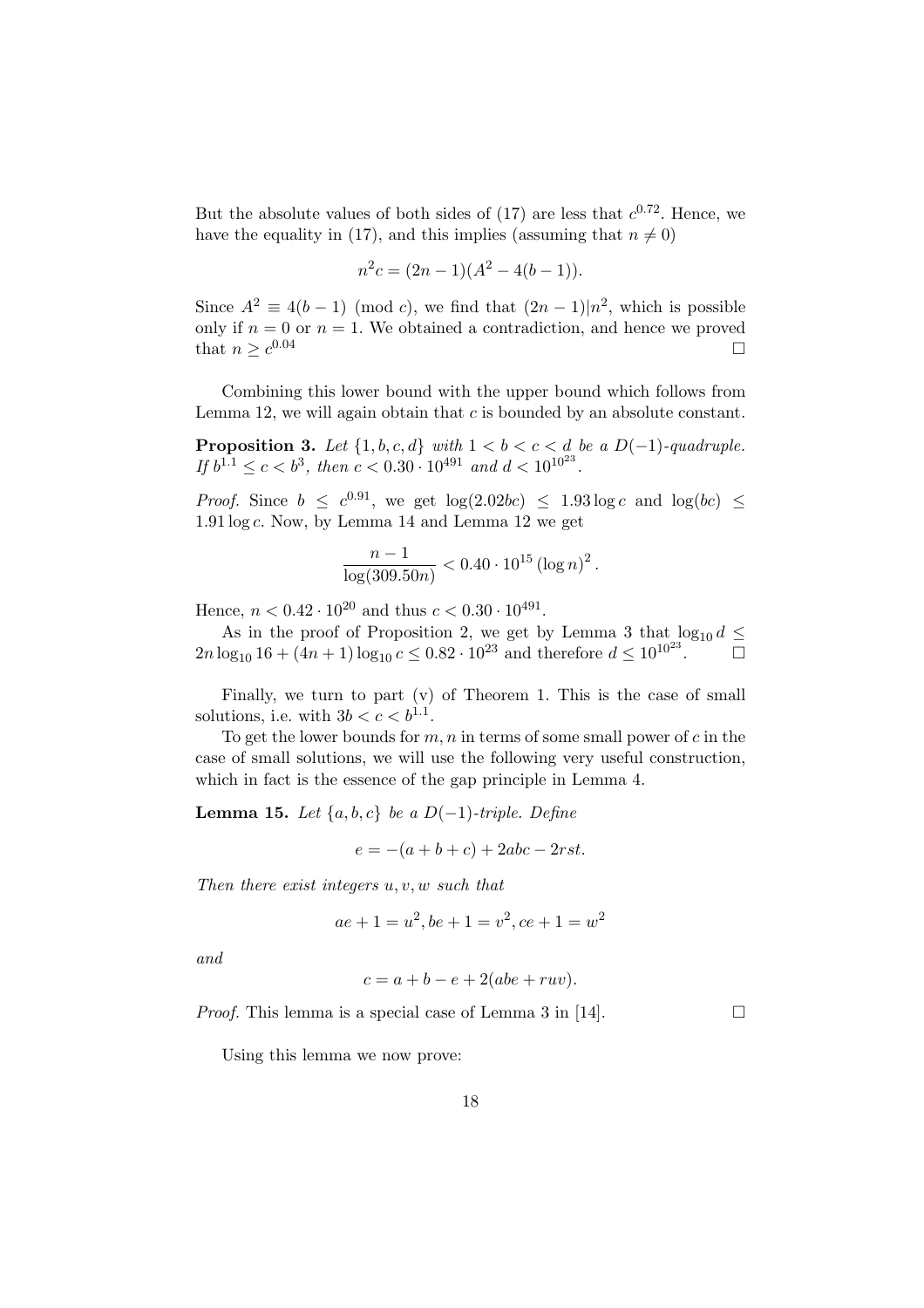**Lemma 16.** If  $v_m = w_n$ ,  $n \neq 0, 1, 2$  and  $3b < c < b^{1.1}$ , then  $n \geq 0.25 \cdot c^{0.2}$ .

Proof. With the same notation as in Lemma 14, again we have the congruence

$$
2(m^2 - bn^2) \equiv \mp An \pmod{c}.
$$
 (18)

In this case we get

$$
A < \frac{c^2 + 4b^2c}{4bc - 3c} = b + \frac{c + 3b}{4b - 3} < b + \frac{2c}{3b}.
$$

Hence,  $A = b + \alpha$ , where  $0 < \alpha < c^{0.1}$ .

By Lemma 15, there exist integers  $e, u, v, w$  such that

$$
e + 1 = u^2, \quad be + 1 = v^2, \quad ce + 1 = w^2,
$$

and

$$
b=1+c-e+2ce-2suw.
$$

Hence,  $(b+e-1)^2 \equiv 4(c-1)(e+1)(ce+1) \equiv -4(e+1) \pmod{c}$ , and

$$
b2 + 2b(e - 1) + e2 + 2e + 5 \equiv 0 \pmod{c}.
$$
 (19)

Moreover, e is small compared with c. Indeed, from  $c = 1 + b - e + 2be +$  $2ruv > 2be$ , we find that  $e < \frac{c}{2b} < c^{0.1}$ .

Now (18) implies

$$
2m^2 \pm \alpha n \equiv b(2n^2 \mp n) \pmod{c}.
$$
 (20)

From (20), we also get

$$
(2m2 \pm \alpha n)2 \equiv b2(2n2 \mp n)2 \pmod{c}
$$
 (21)

and

$$
2(e-1)(2n^2 \mp n)(2m^2 \pm \alpha n) \equiv 2(e-1)b(2n^2 \mp n)^2 \pmod{c}.
$$
 (22)

By summing  $(21)$  and  $(22)$ , and taking into account  $(19)$ , we obtain

$$
(2n2 \mp n)2(e2 + 2e + 5) + (2m2 \pm \alpha n)2 +2(e-1)(2n2 \mp n)(2m2 \pm \alpha n) \equiv 0 \pmod{c}.
$$
 (23)

Assume now that  $n < 0.25 \cdot n^{0.2}$ .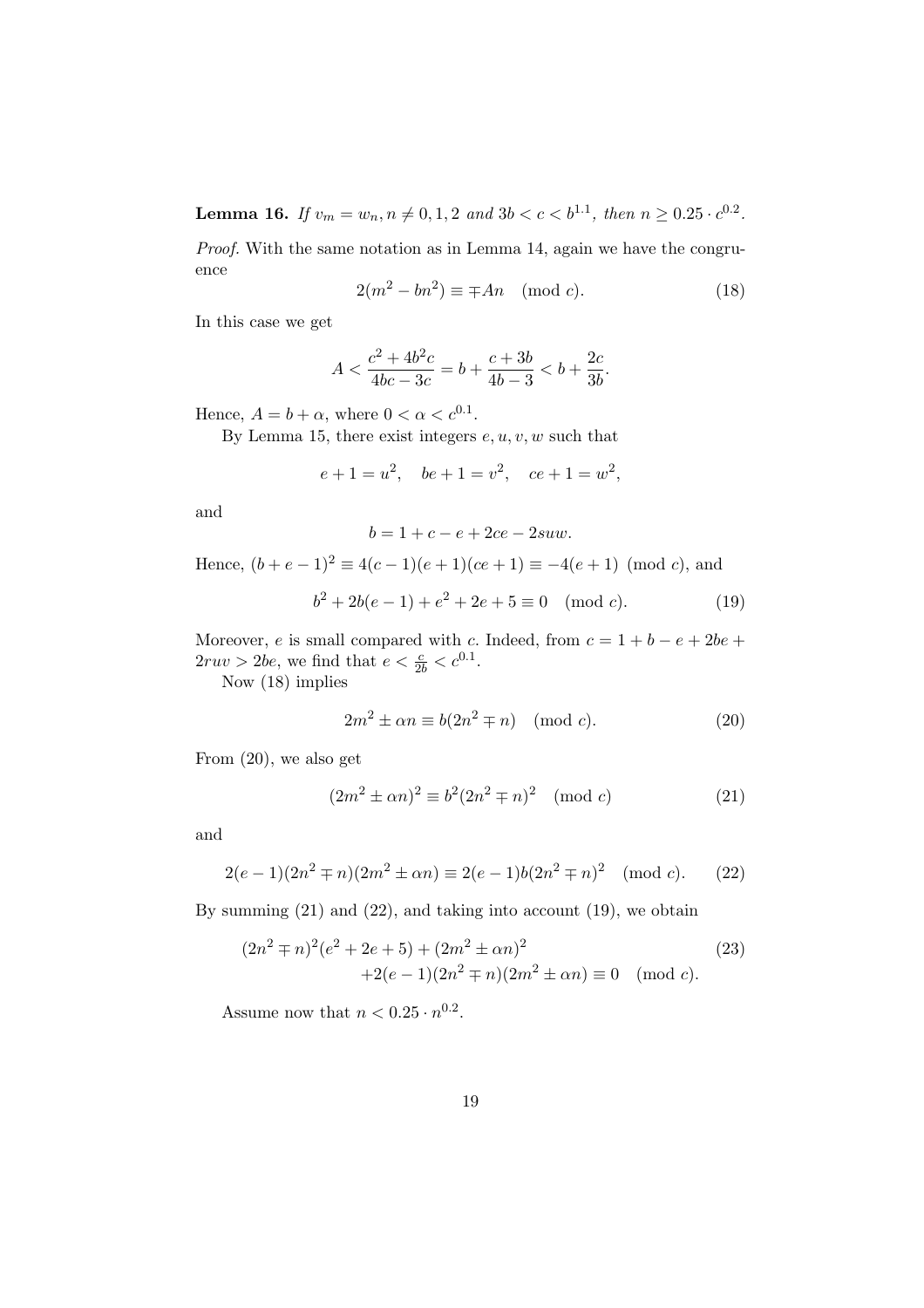Since  $n \geq 3, e \geq 3, m \leq 2n$  and  $c \geq 82$ , we have the following estimates:

$$
\left| (2n^2 \mp n)^2 (e^2 + 2e + 5) \right| \le 6n^4 \cdot 3e^2 \cdot \frac{18e^{0.8}}{256} \cdot \frac{c^2}{4b^2} < 0.02c,
$$
  

$$
(2m^2 \pm \alpha n)^2 \le 8m^4 + \alpha^2 n^2 \le \frac{c^{0.8}}{2} + \frac{c^{0.6}}{8} < 0.23c,
$$

and

$$
\left|2(e-1)(2n^2\mp n)(2m^2\pm \alpha n)\right| \leq 6en^2(2m^2+\alpha n) \leq \frac{3c^{0.5}}{8}\frac{c^{0.4}}{2} < 0.13c.
$$

Therefore, we have the equality in (23), i.e.

$$
(e2 + 2e + 5)X2 + 2(e - 1)(e - 1)XY + Y2 = 0,
$$
 (24)

where  $X = (2n^2 \mp n), Y = 2m^2 \pm \alpha n$ . Since the discriminant of (24) is negative (it is equal to  $-16u^2$ ), we conclude that by multiplying (24) with  $4(e^2 + 2e + 5)$  we get

$$
(2(e2 + 2e + 5)X + 2(e - 1)2Y)2 + 16u2Y2 = 0.
$$

This implies  $X = Y = 0$ , which in turn gives  $n = 0$ , a contradiction. Hence, we proved that  $n \geq 0.25 \cdot c^{0.2}$ . The contract of the contract of  $\Box$ 

Again by using Lemma 12 we will obtain that  $c$  is bounded by an absolute constant.

**Proposition 4.** Let  $\{1, b, c, d\}$  with  $1 < b < c < d$  be a  $D(-1)$ -quadruple. If  $3b < c < b^{1.1}$ , then  $c < 0.66 \cdot 10^{94}$  and  $d < 10^{10^{21}}$ .

*Proof.* Since  $b < \frac{c}{3}$ , we have  $\log(2.02bc) \leq 2\log(0.83c) < 2\log c$  and  $log(bc) \leq 2 log \frac{c}{9}$ . By  $c \leq 1024n^5$  (cf. Lemma 16) and Lemma 12 it follows that

$$
\frac{n-1}{\log(320.72n)} < 0.66 \cdot 10^{12} \cdot \log(1024n^5) \log(113.78n^5).
$$

Hence,  $n \leq 0.15 \cdot 10^{19}$  and  $c \leq 0.66 \cdot 10^{94}$ .

By Lemma 3 we get  $\log_{10} d \leq 2n \log_{10} 16 + (4n + 1) \log_{10} c \leq 0.55 \cdot 10^{21}$ and therefore  $d \leq 10^{10^{21}}$ .

It remains to prove the smallest possible case, i.e. when we have  $c < 3b$ . This will be done in the following section.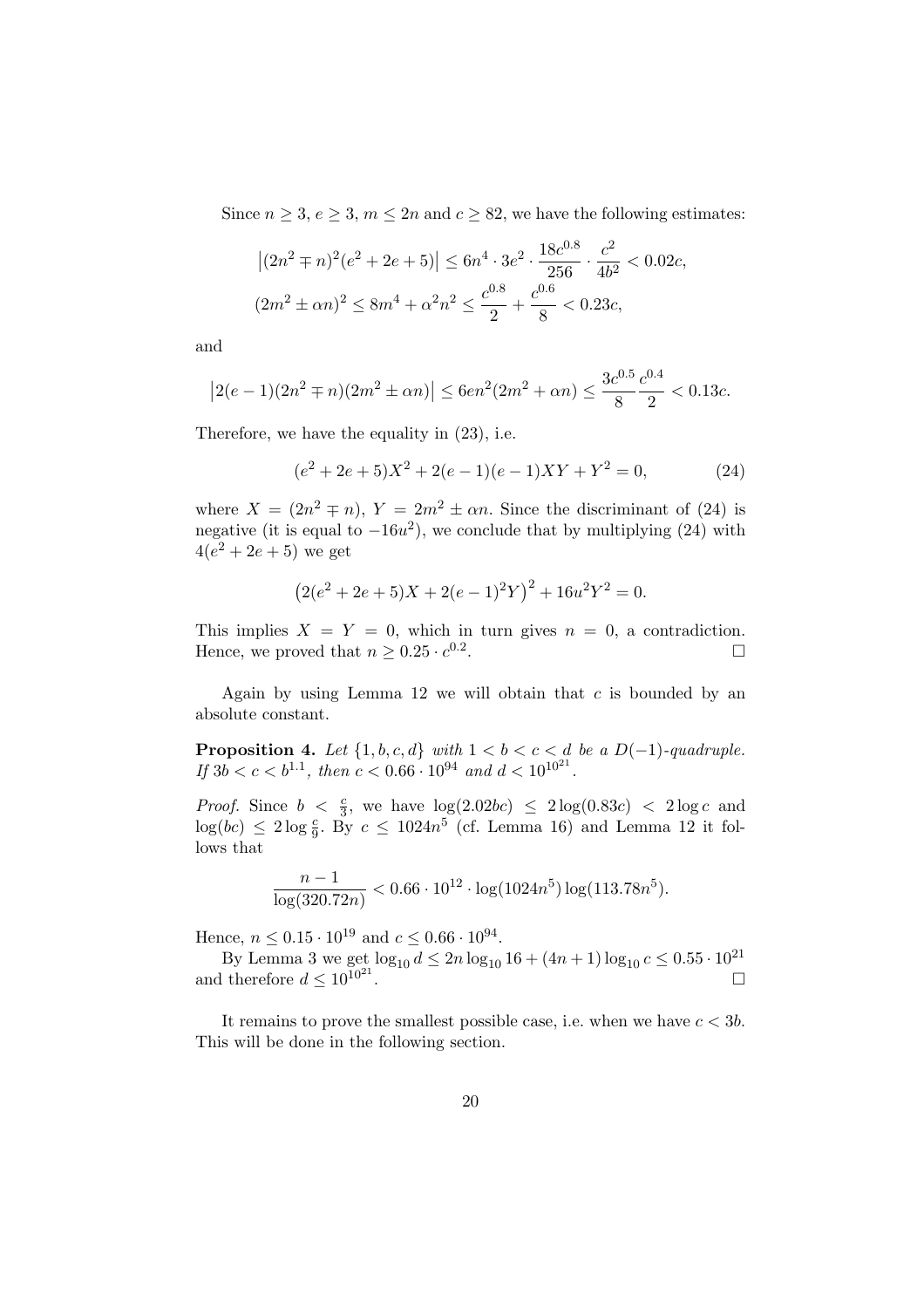#### 6 Very small solutions

Now we consider the case  $c = 1 + b + 2\sqrt{b-1}$  of very small solution (part (vi) in Theorem 1). Observe that we are left to consider  $c \leq 3b$ . By the gap principle (Lemma 4), this implies that we have indeed  $c = 1 + b + 2r$ . We can write everything parametrized in r. To avoid confusions we set  $k = r$ in this section. Then we have to consider the  $D(-1)$ -triple

$$
\{1, k^2 + 1, (k+1)^2 + 1\}.
$$

Moreover, we have

$$
s = k + 1, t = k2 + k + 1, z0 = z1 = k + 1, x0 = 0, y1 = \pm k,
$$

and  $k \geq 8$ .

If  $v_m = w_n, n \neq 0, 1$  then the congruence from Lemma 2(iii) has the form

$$
m^{2}(k+1) \equiv n^{2}(k^{2}+1)(k+1) \pm n(k^{2}+k+1)k
$$
  
\n
$$
\equiv n^{2}(k+3) \mp n(k+1) \pmod{(k^{2}+2k+2)}.
$$
\n(25)

We start by proving an upper bound for  $k$  in terms of  $n$ .

**Lemma 17.** In this case, if  $v_m = w_n, n \neq 0, 1$ , then  $k < 16n^2$ .

*Proof.* Assume that  $n^2 \leq \frac{1}{16}k$ . We have the following estimates

$$
m^{2}(k+1) \le 4n^{2}(k+1) < k(k+1) < k^{2} + 2k + 2,
$$
\n
$$
\left|n^{2}(k+3) \pm n(k+2)\right| < \frac{1}{4}k(k+3) + \frac{1}{2}\sqrt{k}(k+1) < k^{2} + 2k + 2.
$$

Therefore we have an equality in (25), which gives

$$
m^{2}(k+1) = n^{2}(k+3) \mp n(k+1).
$$

This implies  $m^2 \equiv 3n^2 \mp n \pmod{k}$ . Since  $m^2 \le 4n^2 < k$  and  $|3n^2 \mp n| < \frac{3}{4}$  $\frac{3}{4}k + \frac{1}{4}$  $\frac{1}{4}\sqrt{k} < k$ , we have again an equality. This implies  $m^2 = 3n^2 \mp n$ . Moreover, we now also have the equation  $m^2 = n^2 \mp n$ . Combining these two facts, we get  $2n^2 = \pm n$  and therefore  $n = 0$ , a contradiction. This proves the lemma.  $\Box$ 

We conclude the proof by combining Lemma 17 with Lemma 12 as in all cases above, to get an effective upper bound for  $k$  and therefore for  $c$ and d.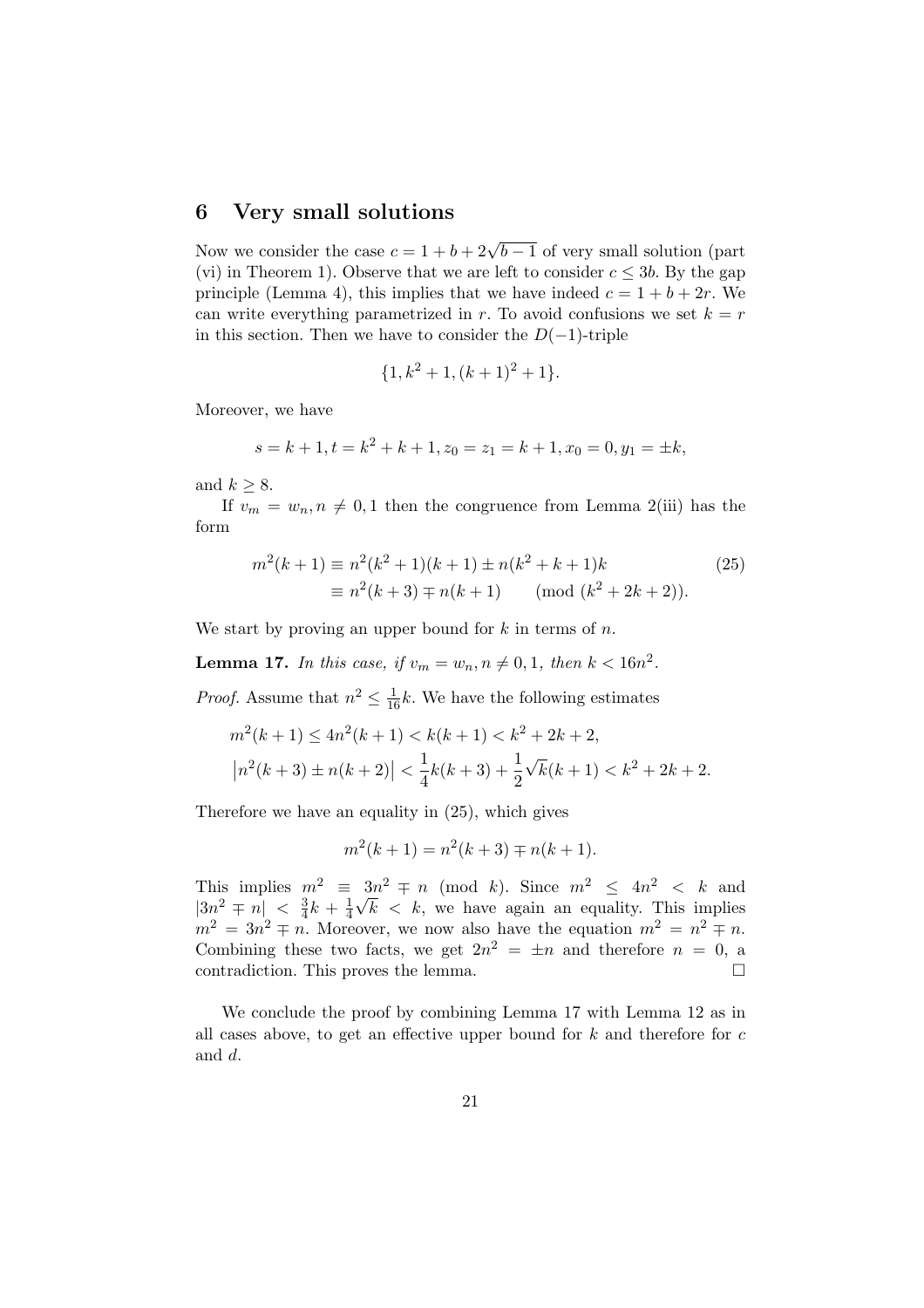**Proposition 5.** Let  $\{1, k^2 + 1, (k+1)^2 + 1, d\}$  be a D(-1)-quadruple. Then  $k < 0.14 \cdot 10^{38}$  and therefore  $c = (k+1)^2 + 1 < 0.19 \cdot 10^{75}$  and  $d < 10^{10^{21}}$ .

*Proof.* We have  $log(2.02bc) = log(2.02(k^2+1)(k^2+2k+1)) \leq 4.46 log k$  and  $log(k^2 + 2k + 2) > log k$ . By combining Lemma 17 and Lemma 12 we get

$$
\frac{n-1}{\log(715.21n)} < 0.33 \cdot 10^{12} \log \left( (16n^2 + 1)^2 + 1 \right) \cdot \log \left( ((16n^2) + 1)((16n^2 + 1)^2 + 1) \right).
$$

This implies  $n < 0.93 \cdot 10^{18}$  and therefore  $k < 0.14 \cdot 10^{38}$ .

Moreover, we get  $c = (k + 1)^2 + 1 < 0.19 \cdot 10^{75}$  and by Lemma 3 we have  $\log_{10} d \leq 2n \log_{10} 16 + (4n + 1) \log_{10} c \leq 0.21 \cdot 10^{21}$  and finally this gives  $d < 10^{10^{21}}$ .

Altogether, by combining Propositions 1, 2, 3, 4 and 5 above, we get Theorem 1. Theorem 2, as well as Corollary 1 and 2 are immediate consequences.

# 7 Quantitative result

We start by collecting two lemmata which will be needed for the proof of Theorem 3. In the following,  $\omega(c)$  will denote, as usual, the number of different prime divisors of an integer c.

**Lemma 18.** Let  $c \in \mathbb{N}$ . The number of solutions  $x \in \mathbb{Z}$  of the quadratic congruence

 $x^2 \equiv -1 \pmod{c}$ 

is bounded by  $2^{\omega(c)}$ .

*Proof.* This statement can be found in [37, p. 94].  $\Box$ 

We remark that the congruence has no solution if 3 or 4 divides c. Moreover, if c is even, then the number of solutions is bounded by  $2^{\omega(c)-1}$ .

**Lemma 19.** Let  $c \in \mathbb{N}$ . Then  $log(c) > \frac{1}{2}$  $\frac{1}{2}\omega(c)\log \omega(c)$ .

*Proof.* This can be found in [17]. The proof follows from results in [36].  $\Box$ 

Now we are ready to prove the quantitative result.

PROOF OF THEOREM 3.

Let  $\{1, b, c, d\}$  be a D(-1)-quadruple. By Theorem 1 it follows that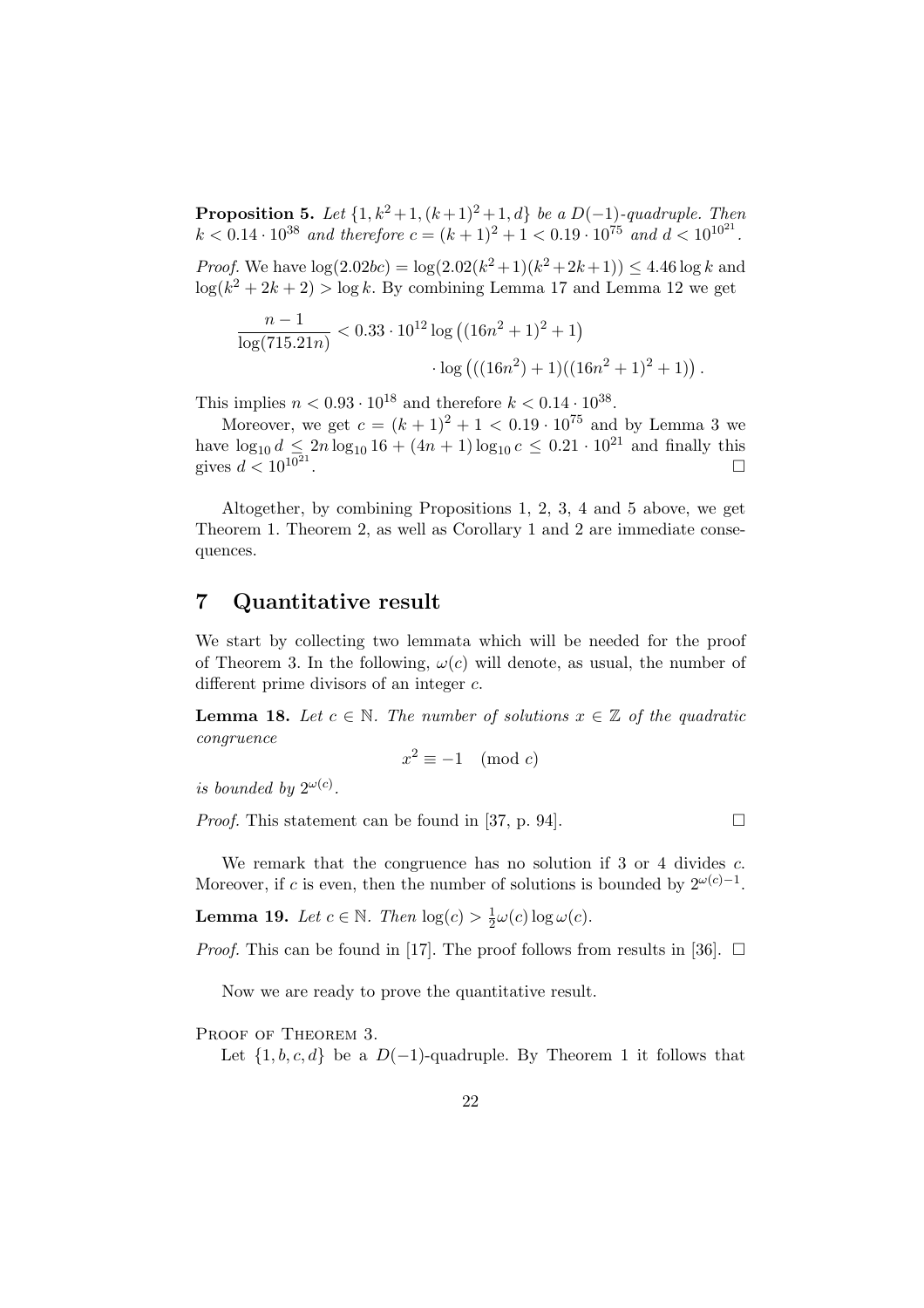$c < 10^{492}$  and  $d < 10^{10^{23}}$ . Let us first consider the triple  $\{1, b, c\}$  with  $b < c < 10^{492}$ . We have  $b - 1 = r^2, c - 1 = s^2$  and therefore  $r < s < 10^{246}$ . It is clear that the number of such triples is bounded by  $10^{492}$ .

Let us now assume that  $\{1, b, c\}$  is fixed. Then, by Lemma 1, the number  $d$  is an element of the union of finitely many binary recurrent sequences (arising from (9) for some  $z_0$  with  $z_0^2 = cd - 1$  and  $0 < z_0 < c$ ). The number of such sequences is less than or equal to the number of solutions of the congruence  $z_0^2 \equiv -1 \pmod{c}$ . Consequently, this number is bounded by  $2^{\omega(c)}$  by Lemma 18.

Let us assume that  $2^{\omega(c)} \geq c^{0.787}$ . By Lemma 19 we have  $c > \omega(c)^{\frac{\omega(c)}{2}}$ and therefore

$$
2^{\omega(c)} \ge c^{0.787} > \omega(c)^{0.3935\omega(c)}.
$$

This implies  $\omega(c) \leq 5$ . Hence,  $c \leq 81.76$  and therefore a contradiction, since  $c \geq 82$ . This gives

$$
2^{\omega(c)} < c^{0.787}
$$

and it follows that the number of recurrences mentioned above is bounded by

$$
2^{\omega(c)} < c^{0.787} \le 10^{388},
$$

because of the upper bound for c.

On the other side, the sequences grow exponentially, namely by Lemma 3 we have

$$
(c-1)(4c-3)^{m-1} < v_m = z = \sqrt{cd-1} < 10^{10^{23}}.
$$

Since  $b \geq 82$  we conclude that

$$
81(4 \cdot 82 - 3)^{m-1} < 10^{10^{23}}
$$

and therefore  $m < 10^{23}$ . Therefore the number of d's which extend the set  $\{1, b, c\}$  to a  $D(-1)$ -quadruple is at most  $10^{411}$ .

Altogether, the number of  $D(-1)$ -quadruples is bounded by

$$
10^{492} \cdot 10^{411} = 10^{903}
$$

and therefore we have proved Theorem 3.  $\Box$ 

### 8 Acknowledgements

This paper was partly written in the frame of a joint Austrian-Croatian project granted by the Croatian Ministry of Science, Education and Sports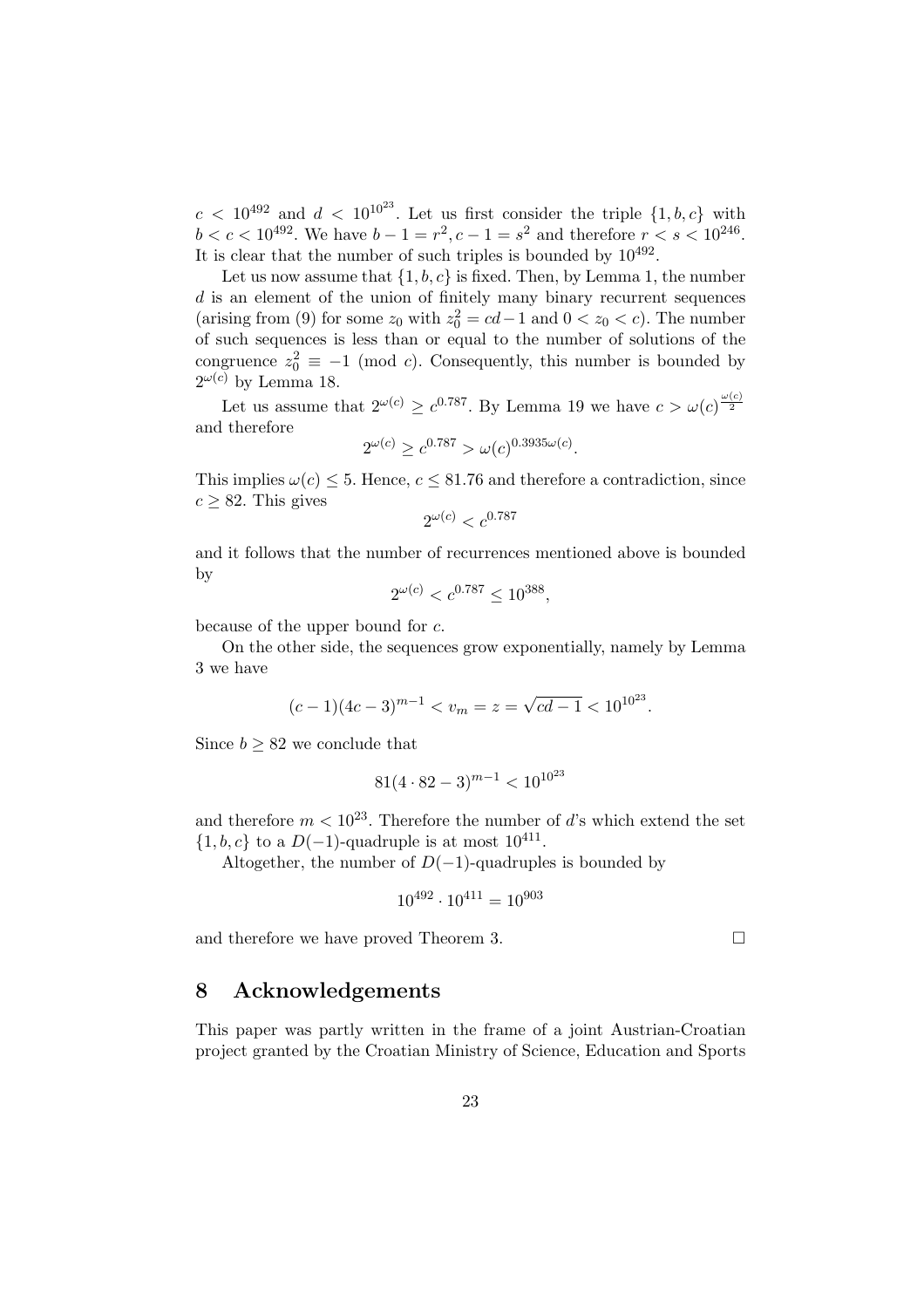and the Austrian Exchange Service (Nr. 20/2004); the authors would like to thank them for this support. Moreover, the first author was supported by the Ministry of Science, Education and Sports, Republic of Croatia, grant 0037110 and the third author was supported by the Austrian Science Foundation FWF, grant J2407-N12.

## References

- [1] Abu Muriefah F. S. and Al-Rashed A. On the extendibility of the Diophantine triples  $\{1, 5, c\}$ , Int. J. Math. Math. Sci. 33 (2004), 1737-1746.
- [2] BAKER A. AND DAVENPORT H. The equations  $3x^2 2 = y^2$  and  $8x^2 - 7 = z^2$ , Quart. J. Math. Oxford Ser. (2) 20 (1969), 129-137.
- [3] BAKER A. AND WÜSTHOLZ G. Logarithmic forms and group varities, J. Reine Angew. Math. 442 (1993), 19-62.
- [4] BENNETT M. A. On the number of solutions of simultaneous Pell equations, J. Reine Angew. Math. 498 (1998), 173-199.
- [5] BROWN E., Sets in which  $xy + k$  is always a square, *Math. Comp.* 45 (1985), 613-620.
- [6] Dickson L. E. History of the Theory of Numbers, Vol. 2, Chelsea, New York, 1966, 513-520.
- [7] DIOPHANTUS OF ALEXANDRIA Arithmetics and the Book of Polygonal Numbers, (I. G. Bashmakova, Ed.), Nauka, Moscow, 1974 (in Russian).
- [8] Diophantus von Alexandria, Die Arithmetik und die Schrift ber Polygonalzahlen, (G. Wertheim, Ed.), Teubner, Leipzig, 1890.
- [9] Dujella A. Generalization of a problem of Diophantus, Acta Arith. 65 (1993), 15-27.
- [10] Dujella A. On the exceptional set in the problem of Diophantus and Davenport, Application of Fibonacci Numbers Vol. 7, (G. E. Bergum, A. N. Philippou, A. F. Horadam, Eds.), Kluwer, Dordrecht, 1998, 69- 76.
- [11] Dujella A. Complete solution of a family of simultaneous Pellian equations, Acta Math. Inform. Univ. Ostraviensis 6 (1998), 59-67.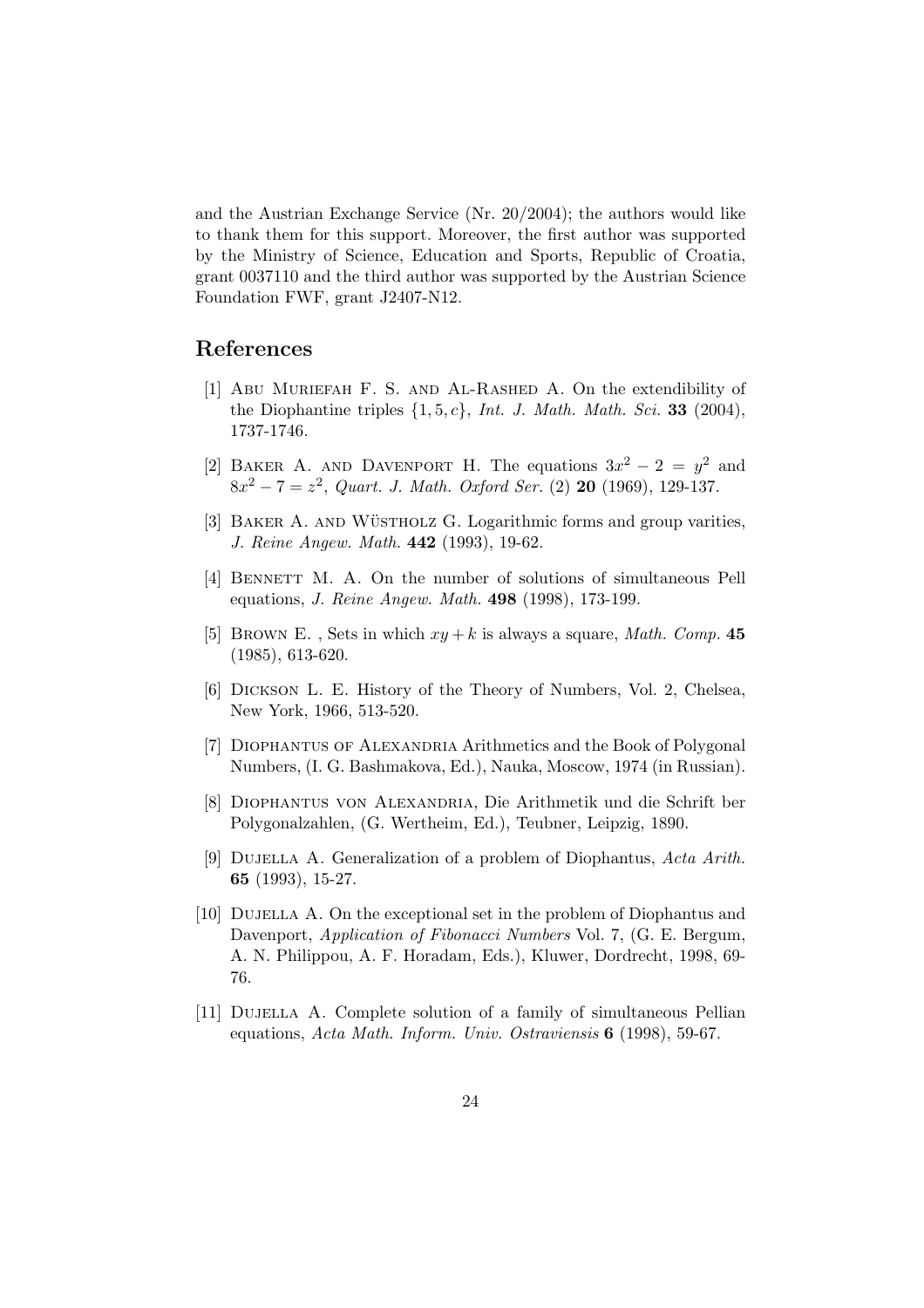- [12] Dujella A. An absolute upper bound for the size of Diophantine m-tuples, J. Number Theory 89 (2001), 126-150.
- [13] DUJELLA A. An extension of an old problem of Diophantus and Euler II, Fibonacci Quart. 40 (2002), 118-123.
- [14] DUJELLA A. On the size of Diophantine m-tuples, Math. Proc. Cambridge Philos. Soc. 132 (2002), 23-33.
- [15] DUJELLA A. There are only finitely many Diophantine quintuples, J. Reine Angew. Math. 566 (2004), 183-214.
- [16] DUJELLA A. Bounds for the size of sets with the property  $D(n)$ , Glas. Mat. Ser. III **39** (2004), 199-205.
- [17] DUJELLA A. On the number of Diophantine m-tuples,  $Ramanujan J$ . to appear (Preprint: http://www.math.hr/∼duje/dvi/number.dvi).
- [18] DUJELLA A. AND FUCHS C. A polynomial variant of a problem of Diophantus and Euler, Rocky Mount. J. Math. 33 (2003), 797-811.
- [19] DUJELLA A. AND FUCHS C. Complete solution of a polynomial version of a problem of Diophantus, J. Number Theory 106 (2004), 326-344.
- [20] DUJELLA A. AND FUCHS C. Complete solution of a problem of Diophantus and Euler, J. London Math. Soc. (2) 71 (2005), 33-52.
- [21] Dujella A. and Luca F. Diophantine m-tuples for primes, Intern. Math. Research Notices 47 (2005), 2913-2940.
- [22] DUJELLA A. AND PETHO A. Generalization of a theorem of Baker and Davenport, Quart. J. Math. Oxford Ser. (2) 49 (1998), 291-306.
- [23] FILIPIN A. Non-extendibility of  $D(-1)$ -triples of the form  $\{1, 10, c\}$ , Int. J. Math. Math. Sci. 35 (2005) 2217-2226.
- [24] FUJITA Y. The extendibility of  $D(-1)$ -triples  $\{1, b, c\}$ , Publ. Math. Debrecen, to appear.
- [25] Gibbs P. Some rational Diophantine sextuples, preprint, math.NT/9902081.
- [26] Gupta H. and Singh K. On k-triad sequences, Internat. J. Math. Math. Sci. 5 (1985), 799-804.